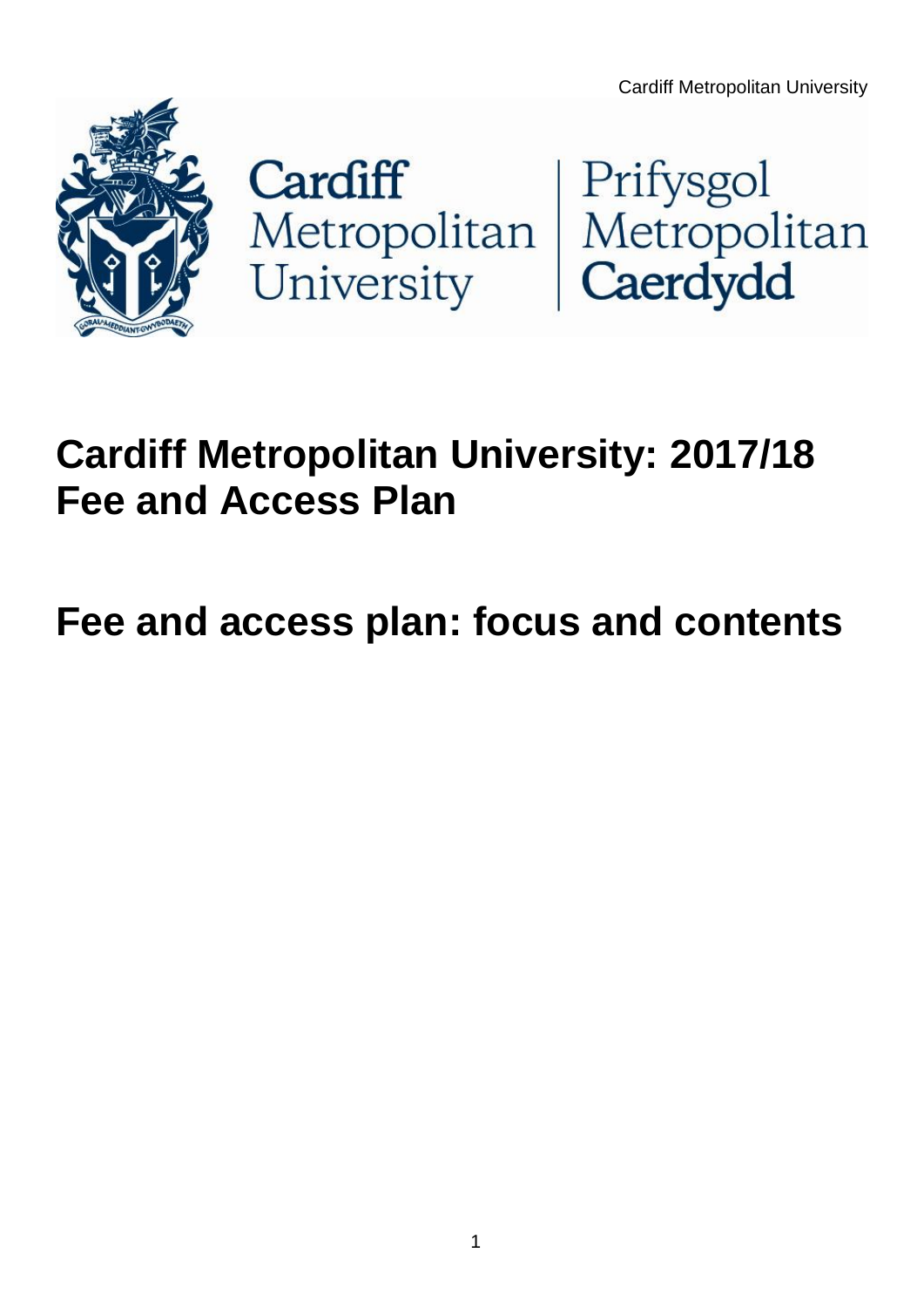#### **Executive Summary**

This Plan explains the measures that the University is taking to support equality of opportunity and to promote higher education, consistent with its Mission and driven by its strategic objectives. HEFCW, the lead regulator for Welsh higher education providers, requires the University to invest a minimum of £11M in 2017/18 on supporting equality of opportunity and promoting higher education.

The Plan commits the University to investing £6.6M on measures that will support equality of opportunity, thereby helping to foster a fairer and more inclusive society through enhancing the circumstances and prospects of groups that are under-represented in higher education. The investment will benefit individuals, communities and society in general.

The Plan also commits the University to invest £4.4M in measures that will promote higher education, thereby ensuring that there are widespread and meaningful public benefits to its activities.

The University recognises that the costs of studying are considerably higher since the Welsh and UK governments introduced new student finance arrangements in 2012/13, and that there are higher levels of debt amongst students. With good justification students have higher expectations about the quality of the teaching, facilities, services and wider experience they encounter whilst at university. However, the fees paid by students do not represent new or additional income to Cardiff Met.

Most students pay their fees by taking out loans from the Student Loans Company. The financing of the loans is met by the Welsh Government, which is paying for this by reducing the level of funding available to HEFCW for distribution to universities. Although students are paying considerably more in student fees, this does not represent additional funding to the University but rather replaces lost HEFCW grant. Furthermore the maximum fee level has remained unchanged since 2012/13 whereas inflationary pressures within the University have averaged in excess of 3% per annum during this period.

The vast majority of students will pay fees of £9,000 per annum. Students taking a sandwich year and those studying through collaborative arrangements in which delivery is provided by a third party will pay a lower rate. The University will increase fees in 2017/18 and subsequent years of study by any permitted level of inflation approved by the Welsh Government.

Calling these 'tuition' fees is an inexact representation of their purpose as they are used to support a wide range of services, facilities and infrastructure as well as paying for the actual teaching received by students. Moreover, as previously outlined, the University is required by its regulator to use a significant amount of student fees in supporting equality of opportunity and promoting higher education.

Notwithstanding the constraints placed on it, the University is committed to using student fees to enhance the quality of the student experience. Accordingly this Plan sets out ways in which Cardiff Met will improve the quality of learning and teaching, and enhance the employability of students. Additionally the Plan commits the University to improving its facilities and infrastructure and enriching the wider student experience through social, recreational and extracurricular opportunities.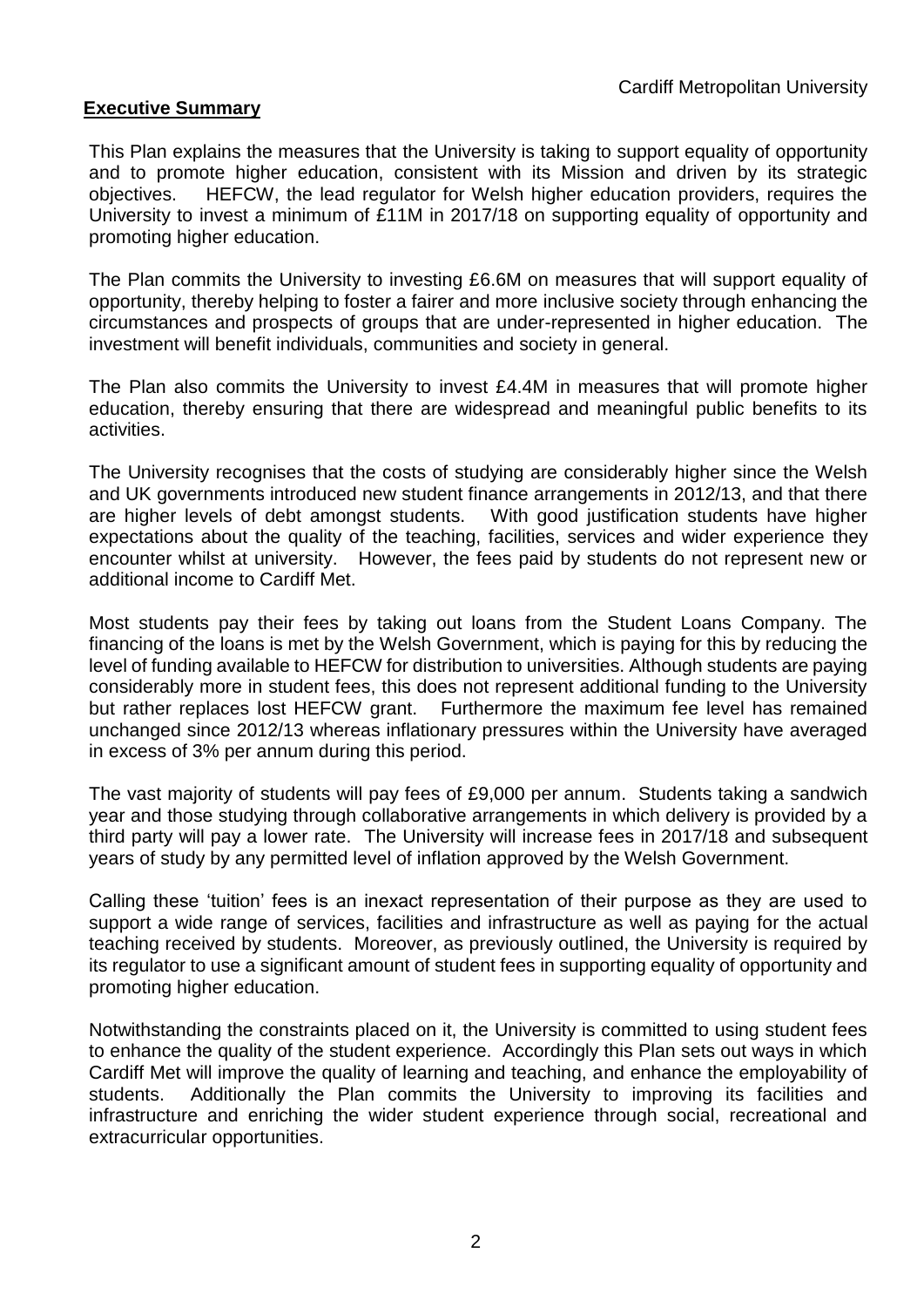#### **Student Voice**

#### **Student Representation**

The University benefits from an effective, independent and democratic system of student representation. The University recognises students both as partners and as experts in the learning process whose feedback is actively sought and valued and, in so doing, supports the objectives of the *Wales Initiative for Student Engagement* (WISE).

The University has worked with Cardiff Met Student Union (CMSU) to implement good practice published by HEFCW on funding effective, democratic student unions, and student representation. As part of that process, the University and CMSU have established a relationship agreement and a student charter both of which are reviewed and renewed periodically.

CMSU operates a well-established, effective and structured system of student representation encompassing elected Sabbatical representatives, School representatives, and course representatives. This is linked to the University at multiple points:

- CMSU sabbatical representatives are members of the Board of Governors, Academic Board and other academic committees, and the University's Management Board.
- Student-staff liaison committees in each of the University's academic Schools.
- CMSU participates in the annual planning process used for setting objectives and budgets for the University's Schools and Professional Services. This is undertaken in a way consistent with CMSU's independent status.
- Members of the Vice-Chancellor's Board (i.e. the top tier of the University management) meet with CMSU representatives on a termly basis.
- University managers attend meetings of CMSU's Board of Trustees and School Representatives (at CMSU's invitation).

#### Fee & Access Plan

The University provides CMSU with an annual report on progress and the use of fee income, including its contribution to course development. Further Education colleges delivering franchised provision are required to provide the University with an annual report reporting their use of fee income. The University encourages its partners to communicate the outcomes of their reports internally to students and their equality committee/equivalent body.

The Fee & Access Plan has been developed in dialogue with students. This has involved the utilisation of the University's annual planning process and meetings to identify and evaluate key issues of interest to students, and the agreement of actions in meetings of the Vice-Chancellor's Board and CMSU sabbatical and school representatives.

As members of the Board of Governors CMSU sabbatical representative have also been involved in the approval of the Fee & Access Plan.

The University and CMSU are using their engagement in the Future Directions initiative (coordinated by the Higher Education Academy) to jointly facilitate enhancements in the student learning experience. CMSU plays a full and active role in academic governance, the development of academic policy and monitoring of academic performance as members of the University by virtue of its membership of the University academic committees and participation in the University's academic monitoring and review processes for academic courses. Additionally CMSU undertakes its own annual review of the University, conclusions and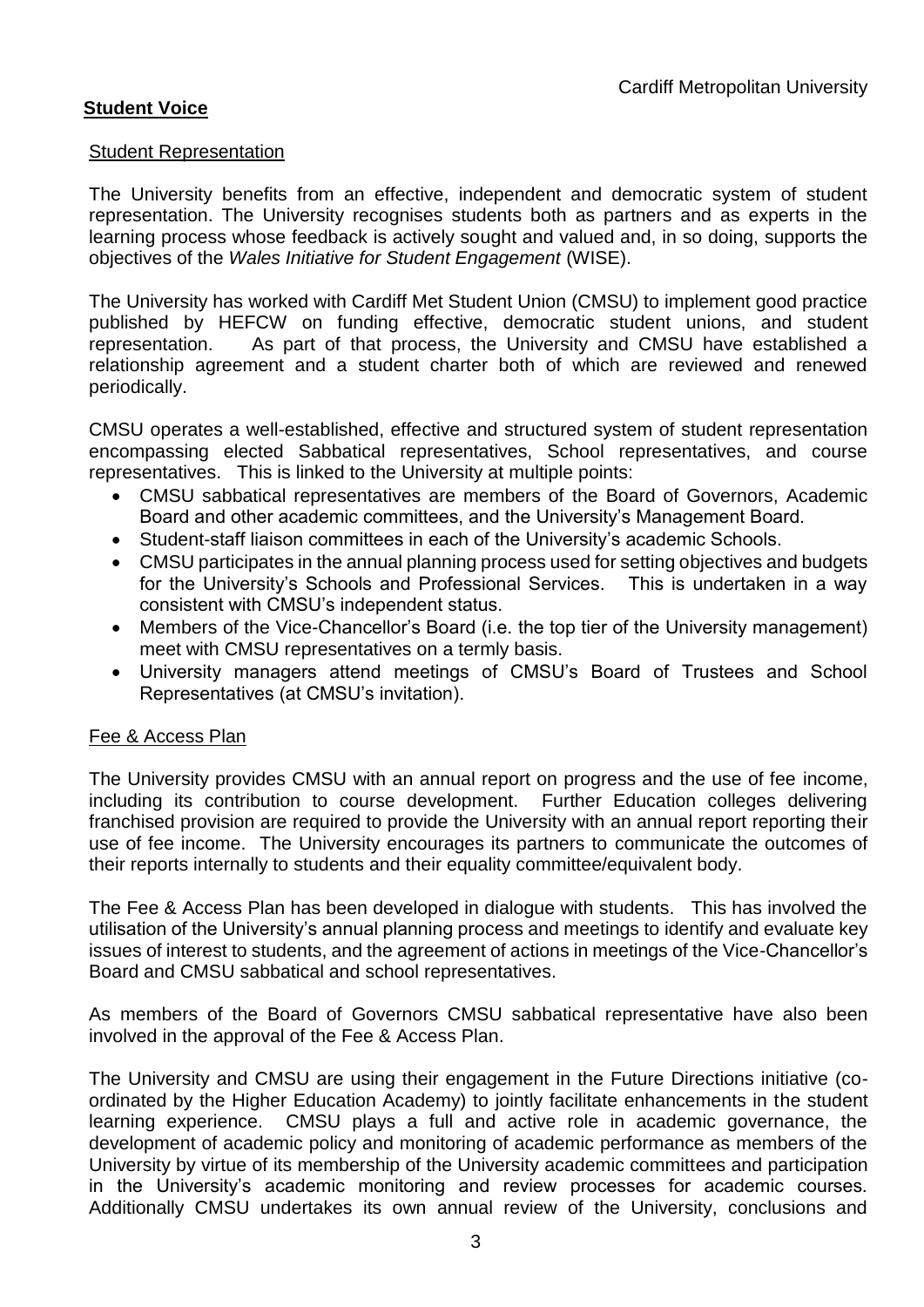recommendations from which feed into the University's academic governance and management mechanisms.

The University has developed a 'Healthy University Strategy' in conjunction with CMSU. The Strategy provides a focus for the University's engagement with corporate social responsibility – i.e. the University's approach to going beyond legal, regulatory and contractual requirements to act in the wider interests and welfare of society. The scope of the Strategy encompasses factors such as environmental responsibility, promoting health and wellbeing, ethical ways of working, and supporting social cohesion. The immediate or direct beneficiaries of the Strategy include communities, students, stakeholders, and staff. The development of the Strategy has been informed by the principles enshrined in the joint UUK/NUS report *Breaking Down the Barriers to Student Opportunities and Youth Social Action* and consequently accords high priority to the development of student volunteering.

As a condition of partnership with the University, Further Education colleges providing franchised provision are required to mirror the University's internal approach to communications and engagement. The University's Fee & Access Plan proposals are discussed with Further Education partners who cascade information and consult with their students through local mechanisms, and provide feedback to the University. Additionally, the University is working in partnership with CMSU to strengthen links with student representatives in all the University's collaborative provision partners (i.e. within the UK and overseas). To this end CMSU hosts annual focus group events designed to identify and facilitate consideration of issues of interest to the breadth of the student body, and discuss these with the University's management.

#### Communication of Fee Levels

The overall objective of the University's communications is to provide transparent and accessible information in a timely fashion. The University employs a variety of methods for communicating the fee levels (annual levels and the aggregate level of fees paid by a student during the full duration of a course). These include: websites, printed materials, and explanatory advice and information provided orally to prospective students. Communications are undertaken in-line with the University's Student Charter, the University's Strategic Equality Plan and Welsh Standards.

The following mechanisms are used to communicate with prospective students before they enter the University:

- Fee information will be included in the University's Key Information Set (KIS) and Universities and Colleges Admissions Service (UCAS) Entry profile, which is a direct link from various sections of the University's website.
- Fee information will be prominent on the University's website, and will include links to information on fees, additional charges, bursaries/scholarships, financial advice & welfare services, and student hardship support.
- Some students will incur additional costs (i.e. costs on-top of fees) to pay. Additional costs will apply to some courses, and are necessary to meet the costs of criminal record checks, materials/consumables, printing, field trips and other activities. The University and its franchised partners will continue to strive to minimise the number and scale of any additional costs. Additional costs are specific to individual courses. Details of additional courses will be available under the 'Finance & Tuition Fees' section of the University's website, and the corresponding part of its franchised partners' websites.
- Course information web pages will also include links to information on fees and any additional costs.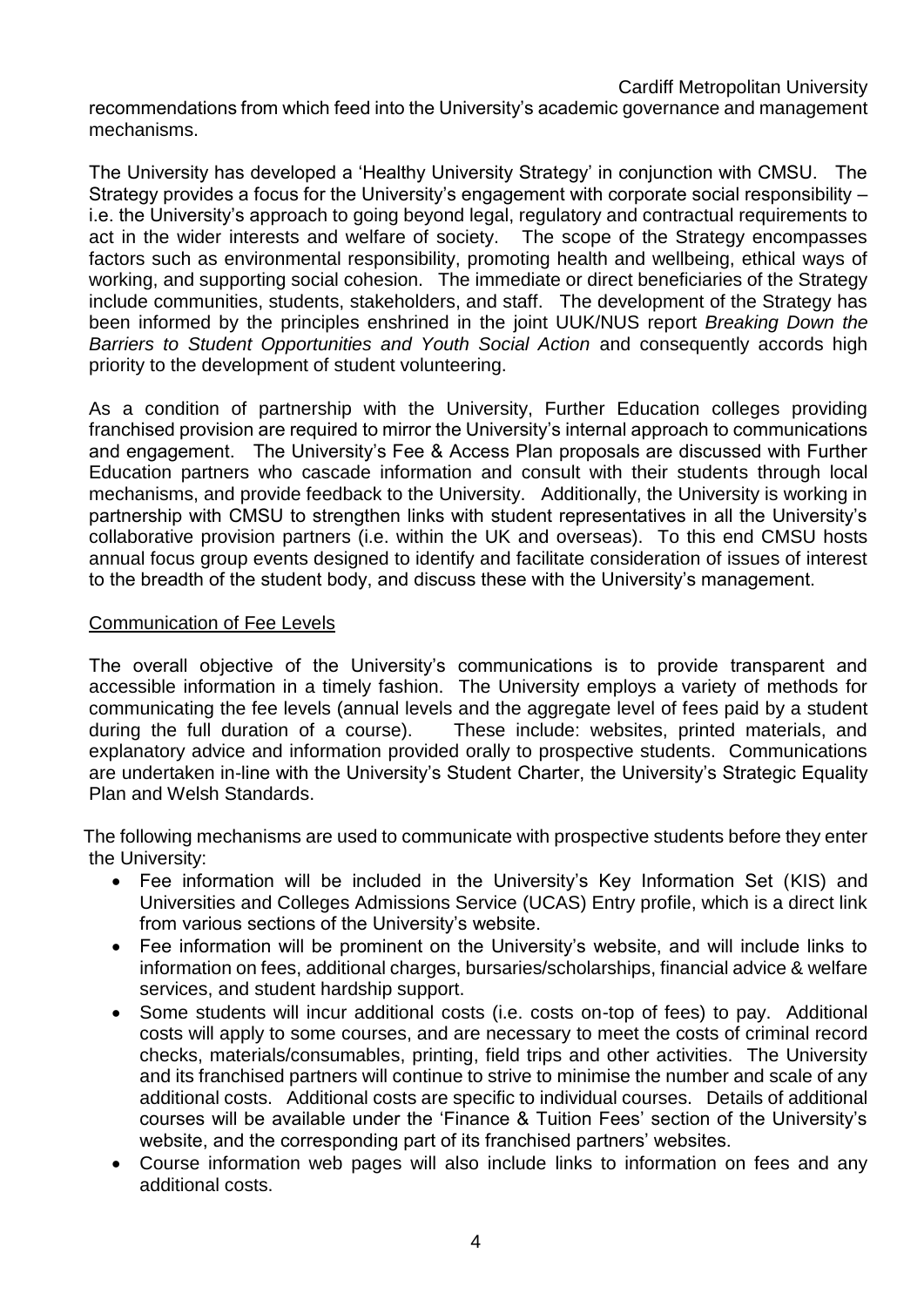Cardiff Metropolitan University

- Applicants will be signposted to the web-based information on fees via their applicant acknowledgement email. Their offer correspondence will include a programme specification and a copy of the tuition fees applicable to their year of entry.
- Once a confirmed applicant, he/she will receive their student planner/joining instructions on how to access key information about joining the University – i.e. enrolment, paying tuition fees etc.
- Student finance advice sessions will be offered at all Open Days. These will include details of financial support available to students as well as providing information on tuition fees.
- When undertaking Schools and College liaison activity, University staff will signpost prospective students to the locations of fee information.
- Visit Days these are targeted at schools in low participation neighbourhoods. The University will provide these groups with focused student finance sessions providing information on the support available and tuition fees.
- Prospective students can access the University's Advice for Applicants web pages which include core pre–joining information on topics such as such as tuition fees & finance, accommodation, student support services.
- Emails will also be sent at key points throughout the year to both enquirers and applicants highlighting key information about student finance – tuition fees, how and when to apply, Frequently Asked Questions (FAQ) etc.

Fee levels for 2017/18 are set out in Annex Aii Tables C & D of this Fee & Access Plan. The University will increase fees in 2017/18 and subsequent years of study by any permitted level of inflation approved by the Welsh Government.

Fee changes will be communicated to students as follows:

- Proposals will be discussed with CMSU prior to being put to Governors for approval.
- Changes will be communicated to returning students in the correspondence they receive from the University Academic Registry with regards to enrolment, and will be signposted to the University Website, Student Portal, and the Virtual Learning Environment as appropriate for full details. (The Student Portal is the main repository for information while a student is studying at the University.)
- Students who wish to ask questions or seek clarification on changes to Fees will be able to do so with i-Zone staff (the i-Zone is a 'one stop shop' for information on all aspects of the University, in particular ensuring that they are provided with the latest information if they have not come across it on the student portal themselves).
- Additionally, the Student Financial Advisory Service (part of Student Services) will be available to students in financial difficulty and to students who have more general queries relating to budgeting or accessing financial support, including the University's Hardship Fund.

Further Education colleges that franchise full-time undergraduate courses from the University are expected to mirror the quality and scope of the University's approach to the provision of information on fees to students. This means that information for students who will be studying under franchise arrangements will be provided face-to-face by Further Education college staff as well as via a variety of publication media at their site(s) of study. These arrangements include learners at Bridgend College and Cardiff and Vale College.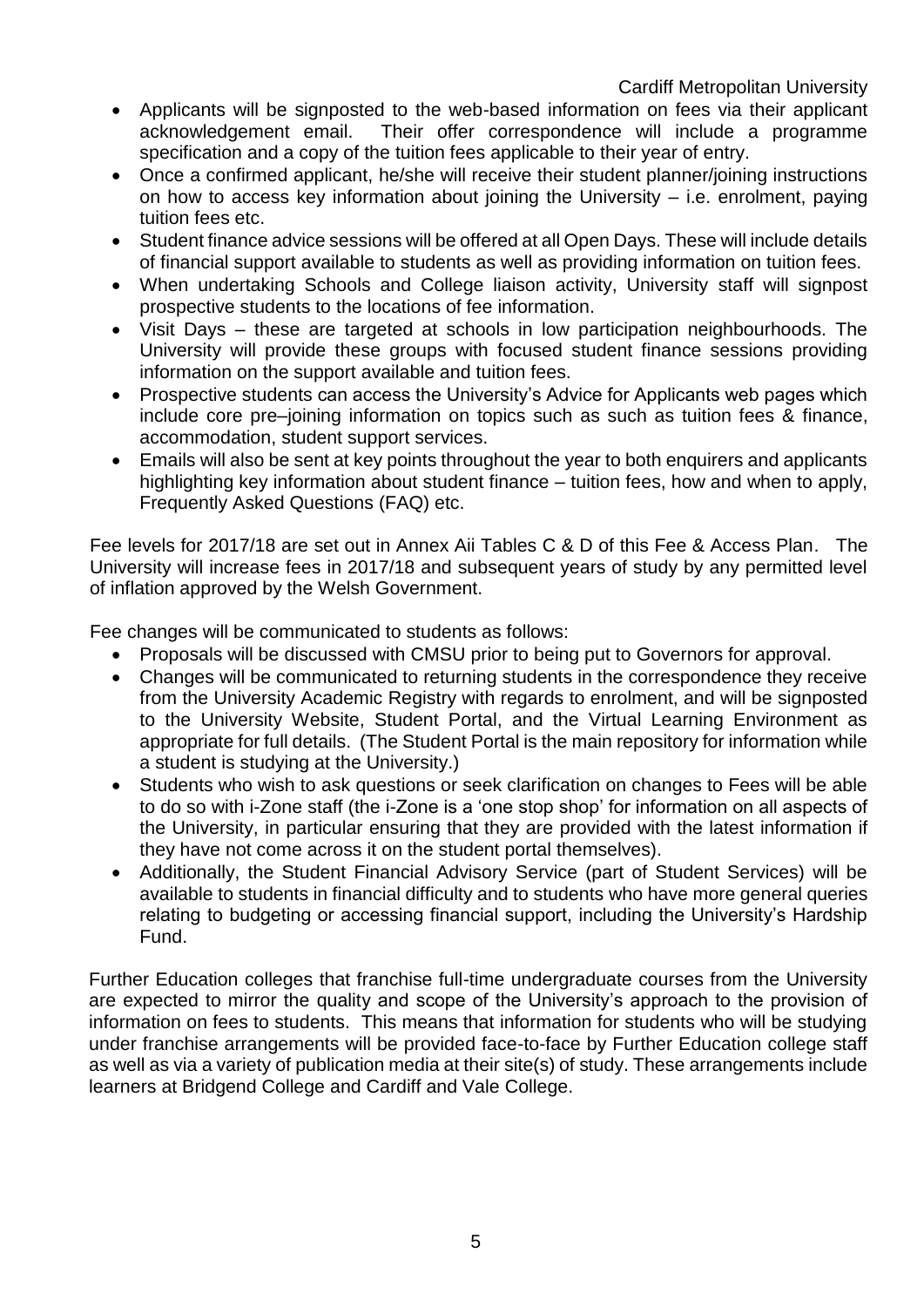#### **Rationale and Strategic Approach**

#### Context & Objectives

The University took a conscious decision to adopt a long-term approach to supporting equality of opportunity and promoting higher education at the point that the Welsh Government introduced new financial arrangements for full-time undergraduate students who live in the UK and the European Union in 2012/13. Consequently, successive fee plans from 2012/13 onwards have included the same set of objectives, and have encompassed a similar set of provisions and delivery measures. Those plans were driven by the objectives set out in the University's Corporate Strategic Plan and were informed by Welsh Government and HEFCW priorities. The Fee & Access Plan 2017/18 has much in common with previous fee plans and similarly takes its lead from the University's Corporate Strategic Plan.

Consistent with the 2016/17 fee plan, the objectives of Cardiff Metropolitan University's Fee & Access Plan 2017/18 are:

| $\mathbf{1}$ . | To Increase recruitment from Communities First Clusters.         |
|----------------|------------------------------------------------------------------|
| 2.             | increase recruitment from other under-represented<br>To          |
|                | communities.                                                     |
| 2A.            | To increase participation from young entrants from low           |
|                | participation neighbourhoods.                                    |
| 2B.            | To increase participation from mature entrants from low          |
|                | participation neighbourhoods.                                    |
| 2C.            | To increase participation in part-time students amongst entrants |
|                | from low participation neighbourhoods.                           |
| 3.             | To increase student retention.                                   |
| 3A.            | To increase retention amongst entrants from low participation    |
|                | neighbourhoods.                                                  |
| 3B.            | To increase retention amongst entrants from other                |
|                | neighbourhoods.                                                  |
| 4.             | To improve flexible learning opportunities.                      |
| 5.             | To improve the quality of learning, teaching & assessment.       |
| 6.             | To strengthen the employability of graduates.                    |
| 7.             | To expand Welsh medium provision.                                |
| 8.             | To expand international engagement.                              |
| 9.             | To recruit to target for Initial Teacher Training courses.       |

Objectives 1-4 relate to measures that the University is undertaking to support equality of opportunity; and Objectives 5-9 relate to measures that promote higher education. Objectives 1 and 2 relate specifically to groups that are under-represented in UK higher education. An aspect of Objective 8 involves promoting an international experience amongst students from under-represented groups and so also contributes to supporting equality of opportunity. Targets associated with the objectives are provided in Annex Aii of this Fee and Access Plan.

Consistent with Welsh Government and HEFCW priorities, the University regards Welsh domiciled students who are domiciled in the bottom quintile of Lower Super Output Areas in the Welsh Index of Multiple Deprivation or in Communities First cluster areas as being generally under-represented in higher education. Consistent with UK Government, Welsh Government and HEFCW priorities the University regards the UK domiciled students studying higher education courses who are from UK low participation areas as being generally under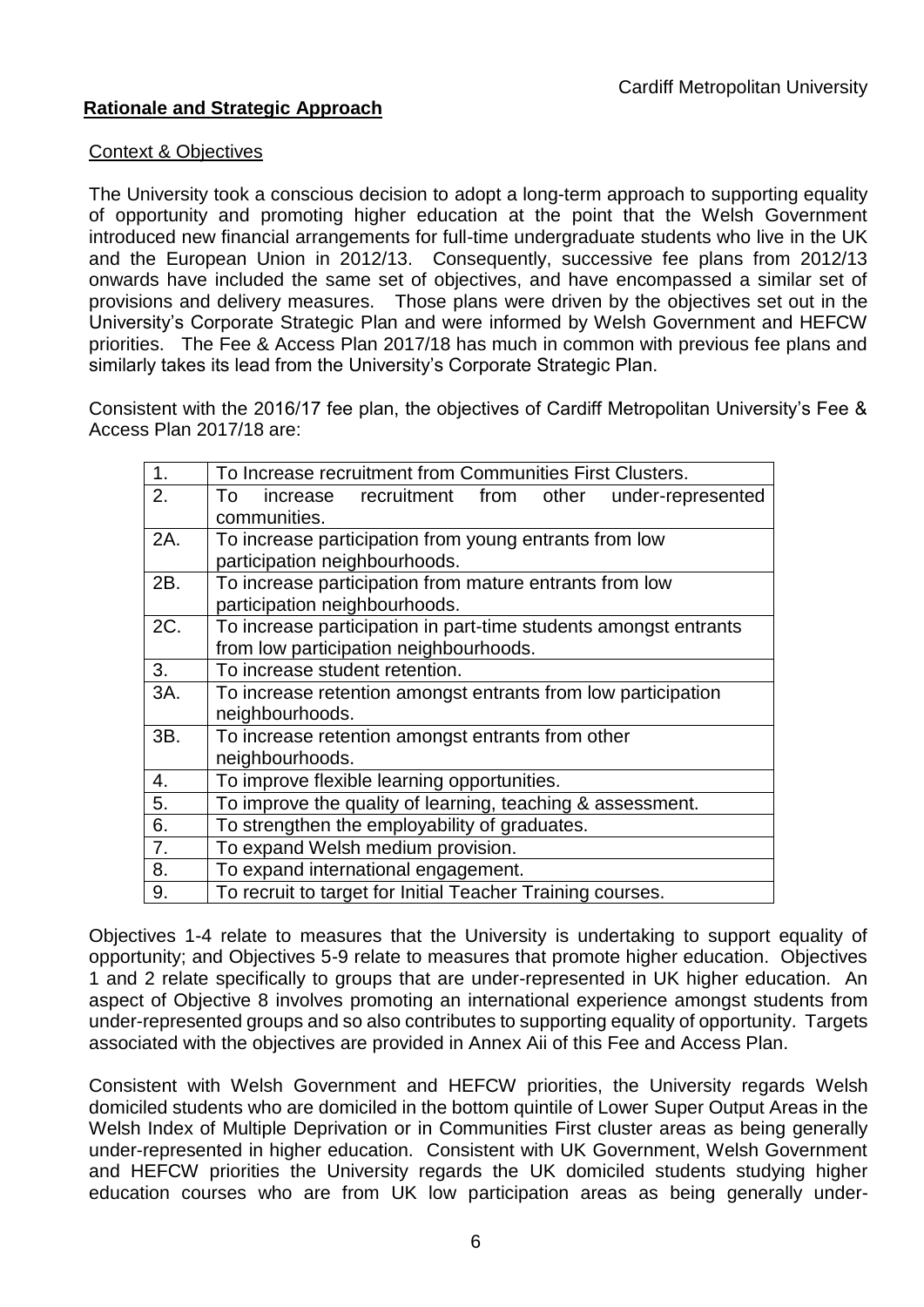represented in higher education (i.e. students whose postcode falls within wards from the bottom quintile of participation using the POLAR3 method).

In respect of Objectives 1, 2 and 3A, measures to support equality of opportunity have been designed to support the first two categories of students described above. However, the University recognises the imperfections that could result if it was to exclusively or rigidly apply these categorisations. Consequently, some of the measures supporting equality of opportunity will be applied to wider potential audiences which may include but which will not necessarily be restricted to care leavers and looked after children, disabled students, and vulnerable students. Through its Strategic Equality Plan the University is intending to enhance its capacity to gather and assess qualitative and quantitative data in order to develop enhanced measures to support equality of opportunity.

As the Fee & Access Plan 2017/18 is an extension of existing practice and activity, the targets expressed for each of the 9 Objectives are derived directly from those included in the fee plan for the previous year.

The University expects to establish a new Corporate Strategic Plan which will influence the Fee & Access Plan from 2018/19 onwards.

#### Alignment, Monitoring and Evaluation

The Fee & Access Plan is embedded at a strategic level across the University. This is achieved through a variety of mechanisms:

- The Fee & Access Plan is driven by the aims and objectives of the University's Corporate Strategic Plan.
- The University has developed a suite of corporate-level sub-strategies which align with the Fee & Access Plan. The primary points of horizontal integration can be found within the strategies and action plans for the following aspects of the University's operations: Enterprise; Estate; External Relations & Communications; Learning, Teaching & Assessment; Healthy University; Internationalisation; Strategic Equality Plan; Student Experience; Technology & Information, Welsh Language. Factors relating to widening access are incorporated into these corporate-level sub-strategies – this approach having been adopted in preference to the former practice of having a standalone widening access strategy.
- Use of the annual planning process to achieve a vertical integration of the objectives of the Fee & Access Plan and the plans of Schools and Professional Services.
- The development and use of University policy to shape and guide action, and ensure consistency of approach.
- Continuing to play a full and active role in the Reaching Wider Partnership.

Delivery of the Plan and performance will be monitored as follows:

- The Pro Vice-Chancellor (Strategy & Performance) will provide overall leadership and management oversight for the delivery of the Plan. This will involve utilising a range of mechanisms including:
	- The Annual Planning Round performance review, objective setting and budget setting for all academic schools and professional services.
	- Cascading actions into the plans of schools and professional services with day-today delivery overseen by local managers.
	- Termly updates on the progress in relation to strategic changes identified in the University's strategies (see above), the outcomes of which will be shared with the Executive in order to address any difficulties or short-comings.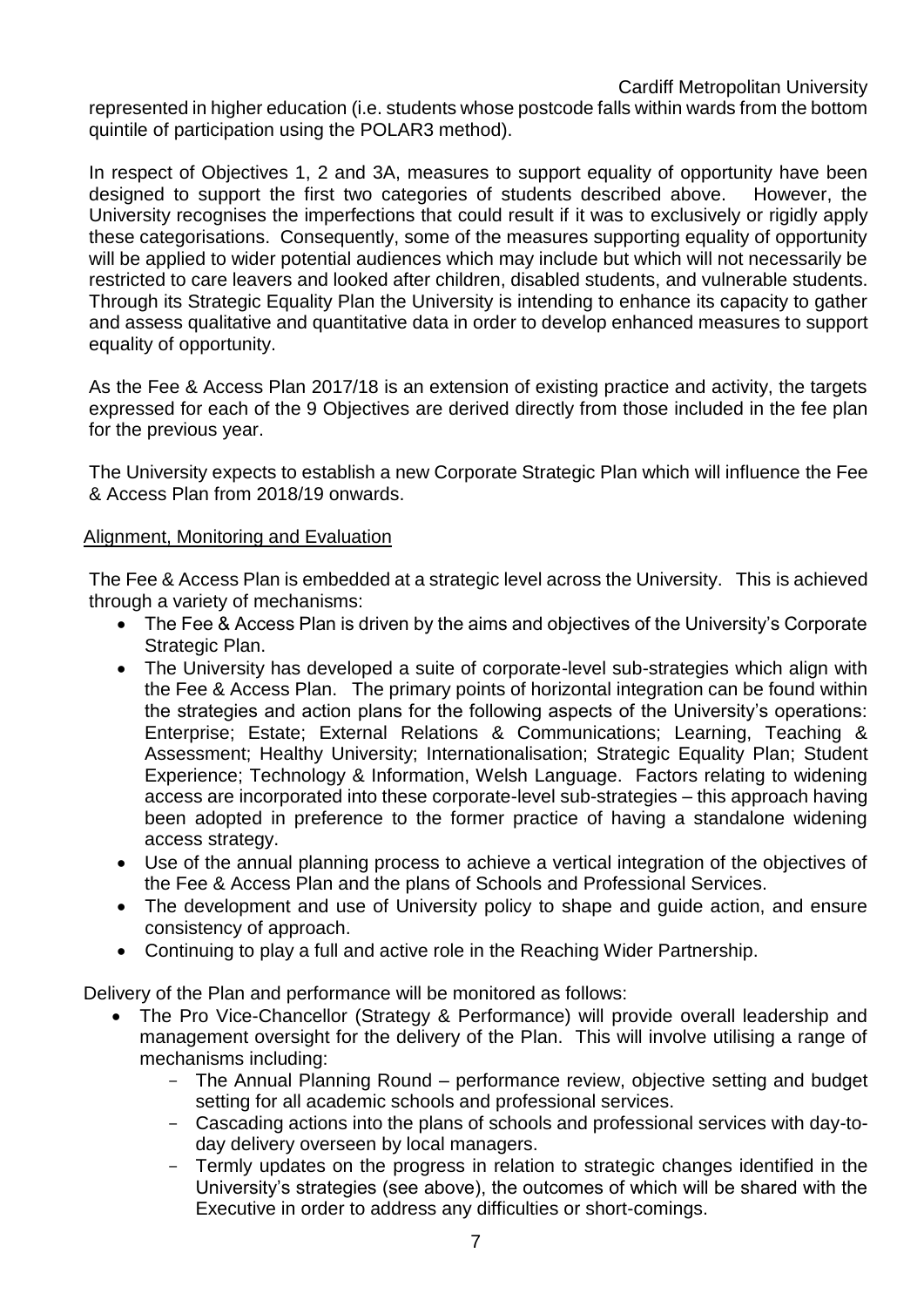- The University's Risk Management procedures.
- The Board of Governors is responsible for agreeing the Fee & Access Plan and evaluating delivery. The Strategic Planning & Performance Committee (a sub-committee of the Board of Governors) will receive an annual progress report on the delivery of the University's Strategic Plan in the autumn each year. As previously mentioned the Fee & Access Plan is derived from the Strategic Plan, and is therefore an important component of the Strategic Plan. The Strategic Planning & Performance Committee will also receive information on performance against Fee & Access Plan objectives targets and investment commitments in the spring of each year. Both reports will also be provided to the Board of Governor, which will also receive risk management reports on a termly basis. Progress and performance information will also be shared with appropriate academic and management committees prior to Governor-level scrutiny.
- The University will develop KPIs relating to targets, accessed via a visual business intelligence platform to facilitate the monitoring and evaluation of performance.

#### Investment

The following lessons have been learnt from the University's critical reflection of the outcomes of previous fee plans and have informed the measures described in the Fee & Access Plan 2017/18:

- The University's student population is becoming increasingly diverse. The number of students from under-represented backgrounds and those whose first language is not English is increasing. Without intervention this has the propensity to result in lower rates of student retention and academic under achievement. The University is responding by investing in a wider range of academic, counselling, financial, health and welfare support services that can be tailored to meet the needs and circumstances of individual students. The University is also investing in developing its capacity to understand the characteristics of its students in order to be able to respond more pro-actively to their needs.
- Greater diversity in the student population has happened at a time of cuts to public health services, in particular those supporting mental health. This can mean that some students can experience disjuncture between the level and quality of support that they may have experienced whilst at school/college and their ability to access support through the National Health Service as adults. The University is responding to this by investing in additional mental health support and through additional training for staff and students.
- A systematic approach to the development and delivery of measures that supporting widening access (recruitment and retention) is more likely to produce lasting and more significant outcomes that a series of unrelated activities. The University continues to support a coherent regional approach through First Campus initiative in conjunction with universities, further education colleges and schools in South-East Wales, and collaborate with Cardiff University to raise aspirations amongst local disadvantages communities. Additionally the University is investing in an integrated programme of learning that enables students to access the University at the level that is appropriate to their circumstances, and to progress to higher levels of study.
- There is a high rate of employability amongst the University's graduates, but the proportion of former students in graduate/professional level employment has lagged behind comparator institutions. The University is responding by investing in the quality and scale of expansion of its carers, employability and entrepreneurship services.
- The University benefits from having a pro-active and dynamic Student Union that wishes to develop a wider range of function than the 'usual' social, recreational and representative services found in most student unions. The University is responding to this by investing in CMSU so that it can enhance its student volunteering opportunities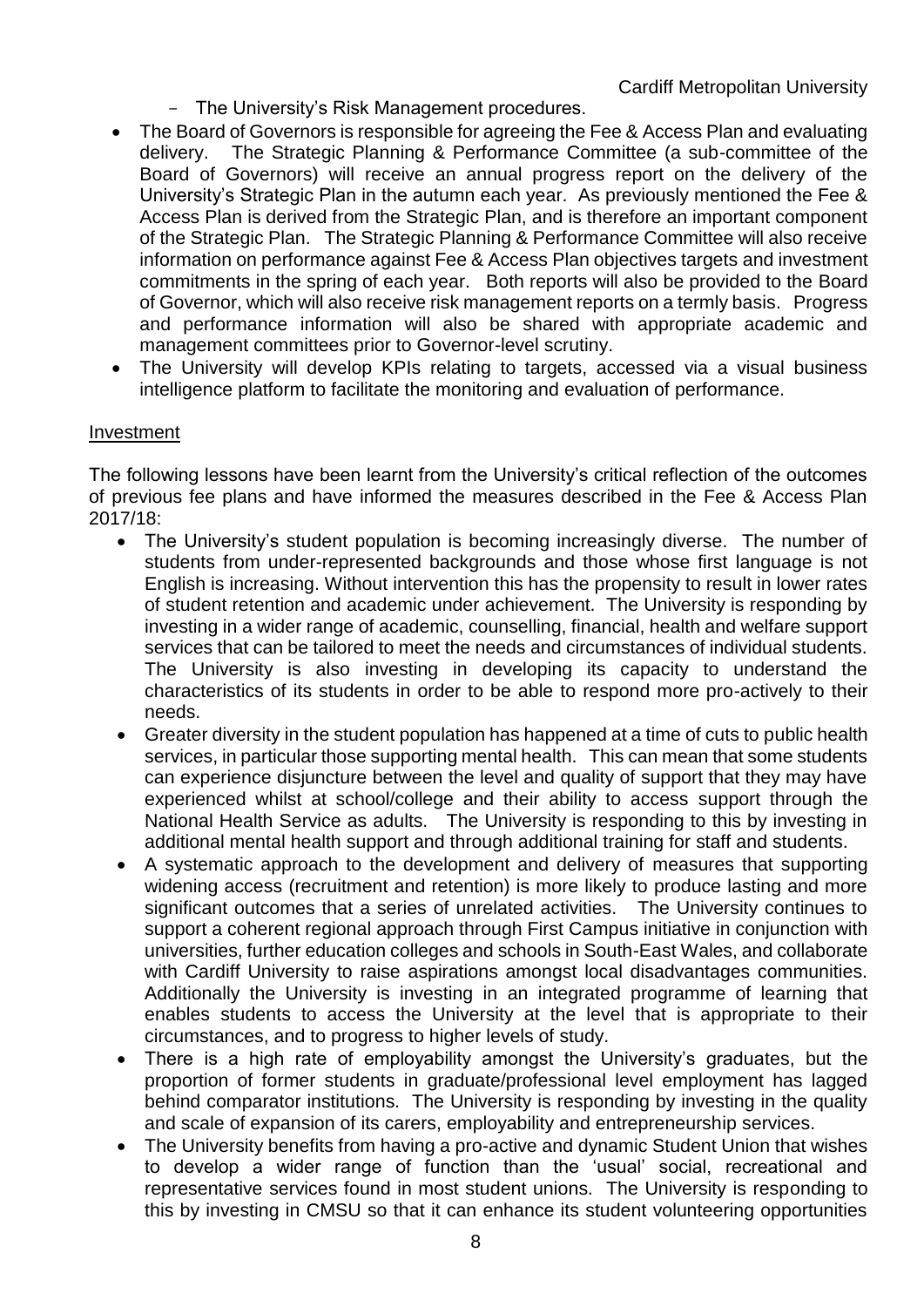Cardiff Metropolitan University

and involvement in supporting student entrepreneurship and employability, as well as expanding the quality and number of student clubs/societies.

 Despite prominent advertising, student awareness of eligibility for means-tested scholarships and bursaries remains relatively low. This is consistent with UK-level research that suggests that these types of financial incentives/inducements are not a primary or determining factor in shaping student choice. CMSU has indicated a preference for the University supporting student financial hardship and investments in services and facilities that benefit the general student population over an expansion of bursaries and scholarships. The University is responding to this by retaining its Student Hardship Fund (despite the withdrawal of Welsh Government funds), and targeting additional investment at services that can be accessed by all students and maintaining the level of funding used to support bursaries and scholarships.

The University commits £11M to delivering the measures described in this Fee & Access Plan. Within the 16 measures on which the University is obliged to report, higher levels of investment are committed to activities that reflect the University's priorities. A schedule of how the University will invest against each of the measures detailed below is provided in Annex Aii of this Fee and Access Plan.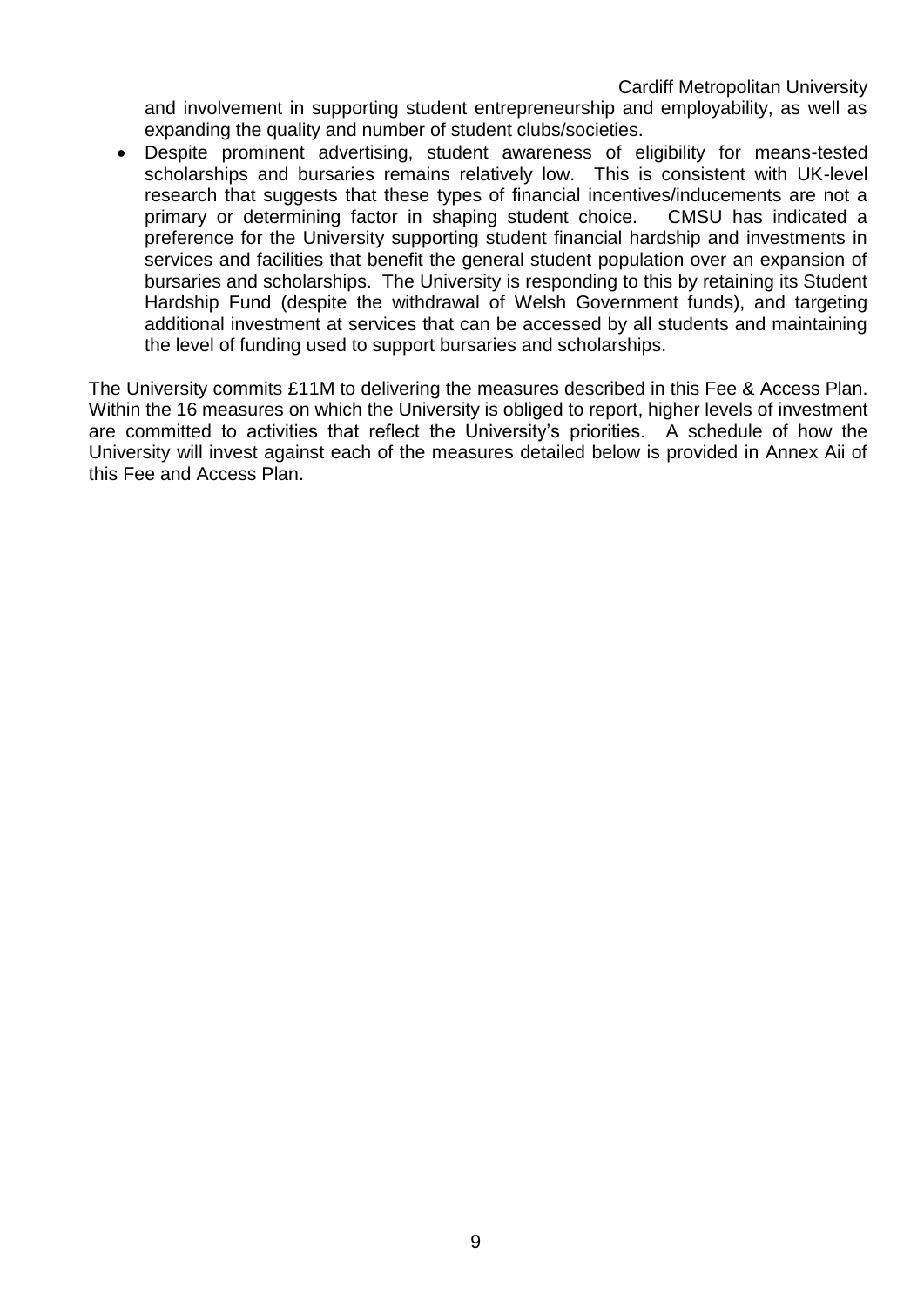#### **Measures and Provision**

#### Equality of opportunity measures which support groups under-represented in higher education

Cardiff Metropolitan University is committed to spending 16.7% (£11M) of its total fee income derived from home/EU full-time undergraduate and PGCE students on equality of opportunity and the promotion of higher education.

A significant proportion of the measures and provision are fully-funded from this investment including all elements relating to equality of opportunity. Some measures and provision related to the promotion of higher education are part-funded from Fee and Access Plan investment and part-funded from other sources such as: part-time, postgraduate, overseas student fees; transnational education; profits arising from commercial services; external grants; and sponsorship. Provision and measures that are part-funded from Fee and Access Plan investment are restricted to the promotion of higher education and include: the development of learning analytics: internationalisation of the curriculum; and the enhancement of academic, social, sport, recreational and residential facilities. There are also a limited number of measures and provision which are not funded through Fee and Access Plan investment but which nevertheless contribute to equality of opportunity and the promotion of higher education. These include, for example, the University's delivery of transnational education, an activity which contributes significantly to enhancing the internationalisation of the University and providing new opportunities for learners to participate in overseas mobility projects. Activities that are fully funded from sources of other income (i.e. not from Fee and Access Plan investment) are clearly indicated.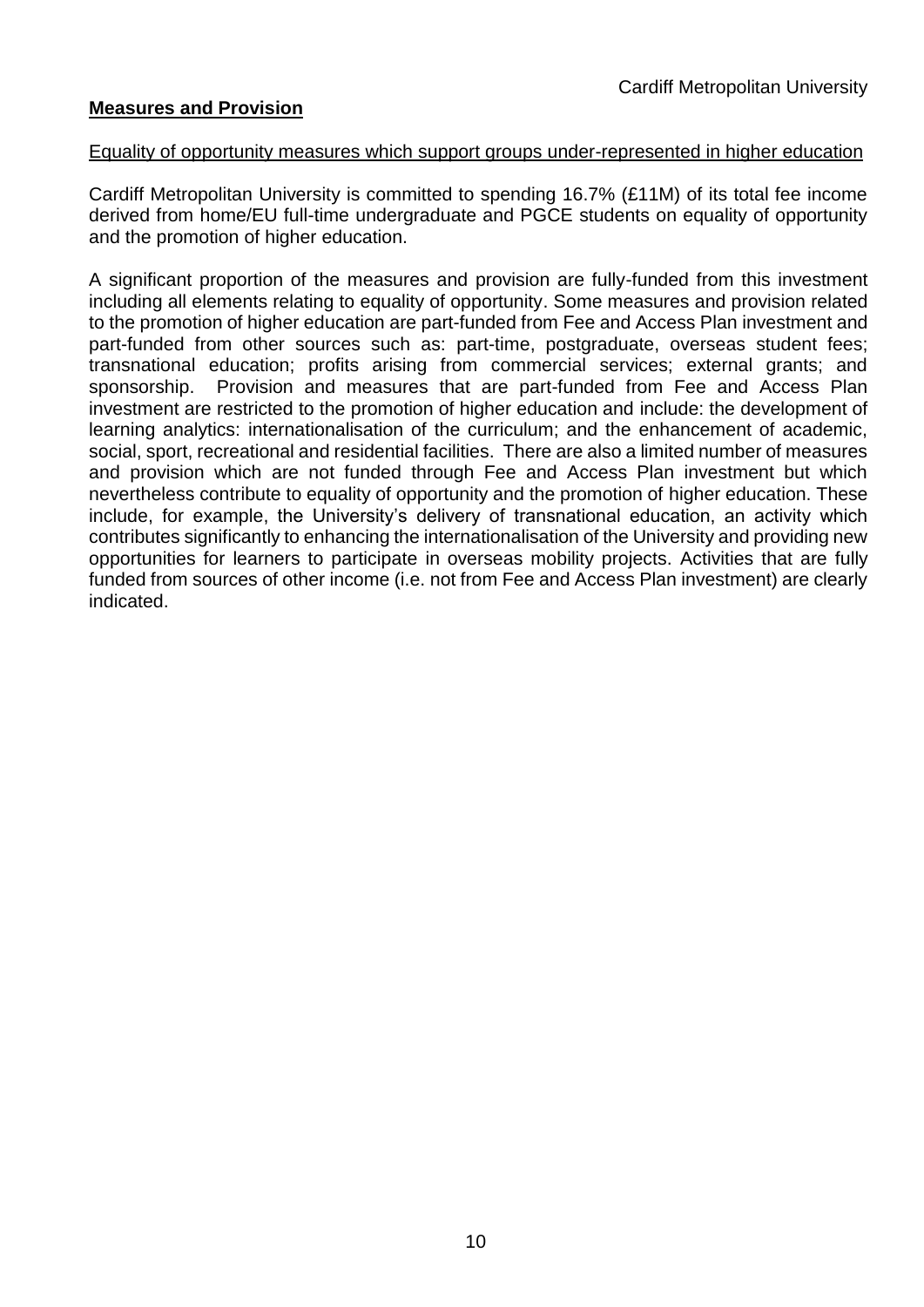## **EQUALITY OF OPPORTUNITY MEASURES**

The paragraphs in this section describe activities that support under-represented groups in higher education which are fully funded from Fee and Access Plan investment.

## **1. Promoting and safeguarding fair access to higher education (including identifying individuals with the greatest potential from disadvantaged backgrounds).**

Provision:

a. The University will operate fair and equitable admissions processes. It will encourage and welcome applications from all racial and social groups and those that have special needs and disabilities. University staff undertaking admissions work will be well-trained, polite and helpful.

| <b>Objectives</b><br>addressed | Fee Plan<br>investment<br>category | Targets<br>impacted |
|--------------------------------|------------------------------------|---------------------|
| $1 - 2D.4.7.9$                 | ล1                                 | 1-5,9,12,13,16      |

b. The University will publish its standard entry requirements in its prospectus and on its website.

| <b>Objectives</b><br>addressed | Fee Plan<br>investment<br>category | Targets<br>impacted |
|--------------------------------|------------------------------------|---------------------|
| $1 - 2D.4.7.9$                 | ล1                                 | 1-5.9.12.13.16      |

- c. The University will operate mechanisms to facilitate the admission of students with non-standard entry qualifications. These will include:
	- Credit Transfer arrangements, recognising higher education qualifications or modules at undergraduate or postgraduate level gained at another higher education provider. Credit may be also be recognised from international countries (i.e. those outside the EU) where qualifications are recognised by the National Academic Recognition Information Centre (NARIC).
	- Recognition of Prior Certified Learning arrangements, recognising certified learning at another organisation, professional body, or other recognised education/training provider.
	- Recognised Prior Learning arrangements, recognising uncertified learning such as knowledge or skills acquired through work and informal training or volunteering.

| <b>Objectives</b><br>addressed | Fee Plan<br>investment<br>category | Targets<br>impacted |
|--------------------------------|------------------------------------|---------------------|
| $1 - 2D.4.7.9$                 | ล1                                 | 1-5,9,12,13,16      |

d. The University will require applicants whose study, work or training will bring them into contact with children or vulnerable people to undergo a criminal records check prior to the start of their programme. The University will inform applicants if a Disclosure & Barring Service (DBS) check is needed. A conviction indicated on a DBS enhanced disclosure will not necessarily act as a 'bar' to enrolment. The University will operate a specific policy and procedure to make a decision on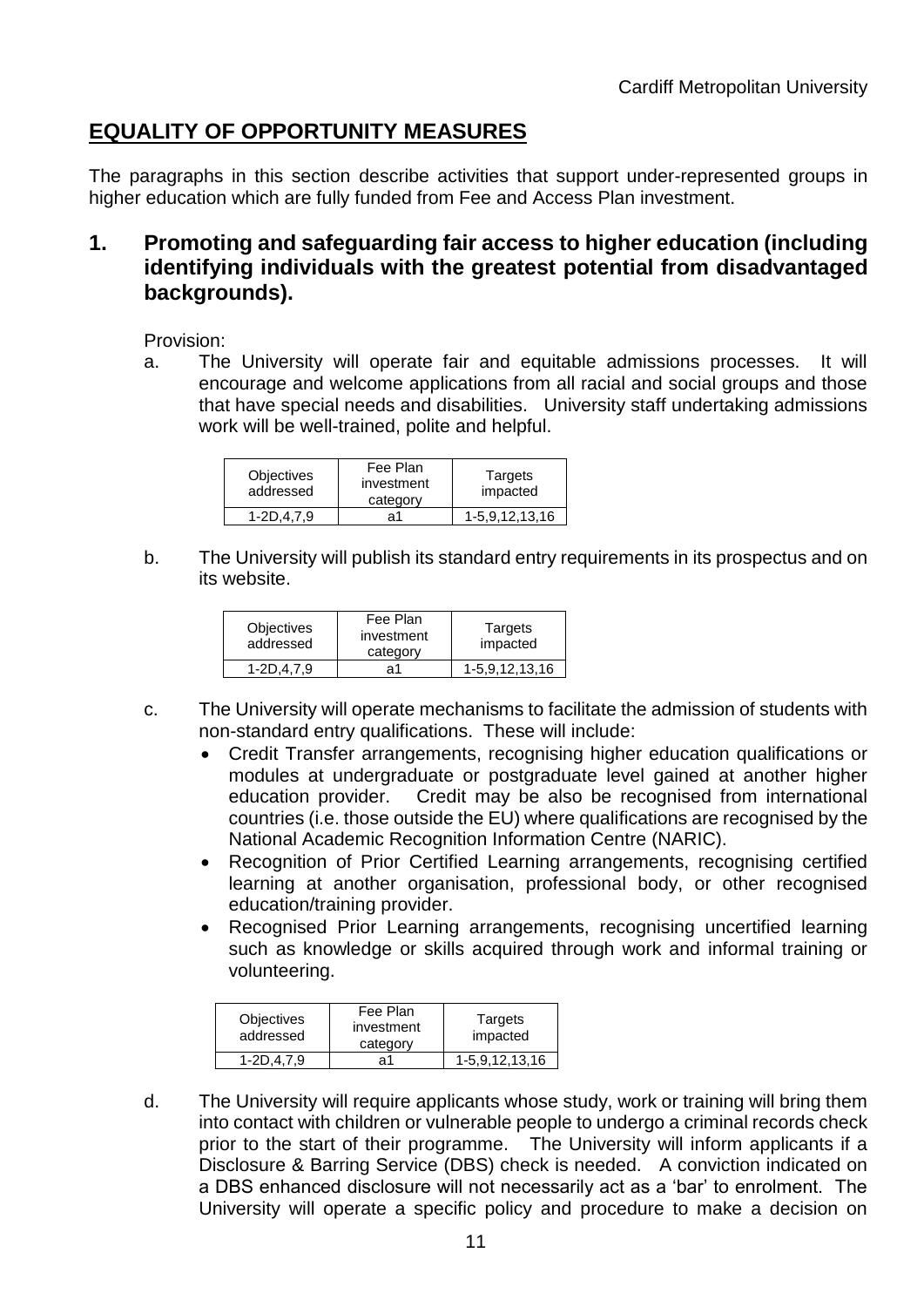suitability in circumstances in which an applicant has a conviction. This will be a confidential process which is separate from application and interview for a place on the programme.

e. The University will provide information on its courses, services and activities consistent with the University's Equal Opportunities Policy and Welsh Standards agreed by the National Assembly for Wales.

| <b>Objectives</b><br>addressed | Fee Plan<br>investment<br>category | Targets<br>impacted |
|--------------------------------|------------------------------------|---------------------|
| $1 - 2D.4.7.9$                 | ล1                                 | 1-5,9,12,13,16      |

f. The University will minimise the need for students to pay for items additional to their course fees such as mandatory field trips, Criminal Records Bureau (CRB) checks, studio/equipment/printing fees, uniforms etc and will provide subsidised transport to/from campus.

| <b>Objectives</b><br>addressed | Fee Plan<br>investment<br>category | Targets<br>impacted |
|--------------------------------|------------------------------------|---------------------|
| 1-2D.4.7.9                     | ล1                                 | 1-5,9,12,13,16      |

g. The University will make reasonable adjustments to its infrastructure and facilities to meet the needs of disabled students. New building developments will meet the standards defined in BS 8300:2002 in respect of meeting the needs of disabled people.

| <b>Objectives</b><br>addressed | Fee Plan<br>investment<br>category | Targets<br>impacted |
|--------------------------------|------------------------------------|---------------------|
| $1 - 2D.4.7.9$                 | ล1                                 | 1-5,9,12,13,16      |

h. The University will undertake equality & diversity activities in order to improve practice and secure/retain Athena Swan, Race Equality, Stonewall and Disability accreditations.

| <b>Objectives</b><br>addressed | Fee Plan<br>investment<br>category | Targets<br>impacted |
|--------------------------------|------------------------------------|---------------------|
| $1 - 2D.4.7.9$                 | ล1                                 | 1-5.9.12.13.16      |

## **2. Attracting and retaining students and prospective students from under-represented groups, which may include students from less advantaged backgrounds and students with protected characteristics**

Provision:

a. The University will use bursaries, scholarships and targeted financial support for students' living costs to attract applications and retain students from groups underrepresented in higher education. Particular emphasis will be given to students from Communities First areas, care leavers and looked after children.

| <b>Objectives</b><br>addressed | Fee Plan<br>investment<br>category | Targets<br>impacted |
|--------------------------------|------------------------------------|---------------------|
| 1-479                          | ล2                                 | 1-R                 |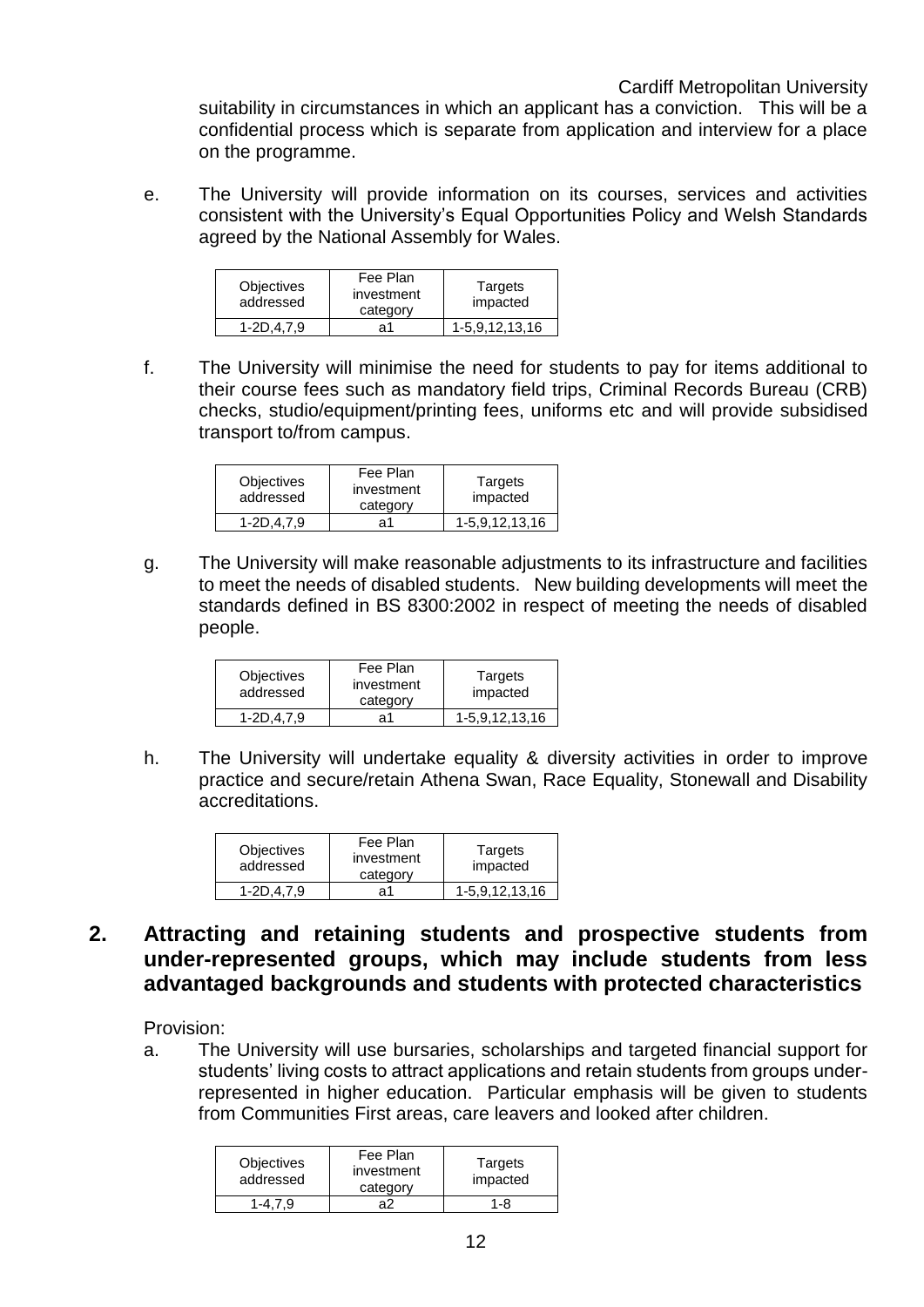b. The University will provide a foundation year as part of an integrated 4-year fulltime scheme of study leading to the award of an undergraduate degree in selected subjects as part of its widening access programme. The foundation year will provide students with the opportunity to develop academic skills (e.g. essay writing skills; referencing skills) independent learning strategies; a work ethic; organisational skills and coping strategies in preparation for undergraduate study.

| <b>Objectives</b><br>addressed | Fee Plan<br>investment<br>category | Targets<br>impacted |
|--------------------------------|------------------------------------|---------------------|
| 1-47                           | а2                                 | 1-R                 |

c. The University will subscribe to organisations that will help it develop its capacity for attracting and retaining students from under-represented groups and students with protected characteristics such as Buttle UK; Equality Challenge Unit; Stonewall; and Women in Science & Engineering.

| <b>Objectives</b><br>addressed | Fee Plan<br>investment<br>category | Targets<br>impacted |
|--------------------------------|------------------------------------|---------------------|
|                                | а9                                 |                     |

## **3. Raising educational aspirations and developing skills which prepare students from under-represented groups for higher education.**

Provision:

a. The University will undertake schools intervention work to raise aspirations amongst children from under-represented groups. This will involve promoting awareness of the benefits of higher education, learning pathways, and how higher education study can benefit career options.

| <b>Objectives</b><br>addressed | Fee Plan<br>investment<br>category | Targets<br>impacted |
|--------------------------------|------------------------------------|---------------------|
| $1 - 2D, 4, 7.9$               | аЗ                                 | 1-5,9,12,13,16      |

b. The University will deliver outreach activities targeted primarily at 'mature' audiences. These will encompass taster sessions, non-accredited and accredited courses and a summer school delivered where appropriate in partnership with community organisations.

| <b>Objectives</b><br>addressed | Fee Plan<br>investment<br>category | Targets<br>impacted |
|--------------------------------|------------------------------------|---------------------|
| 1-2D.4.7.9                     | аЗ                                 | 1-5,9,12,13,16      |

c. The University may provide advice and support to meet certain arising and topical situations and needs. In previous years this provision has included supporting refugees, asylum seekers and the children of Ghurkha solider access higher education.

| Objectives<br>addressed | Fee Plan<br>investment<br>category | Targets<br>impacted |
|-------------------------|------------------------------------|---------------------|
| 1-2D.4.7.9              | aЗ                                 | 1-5.9.12.13.16      |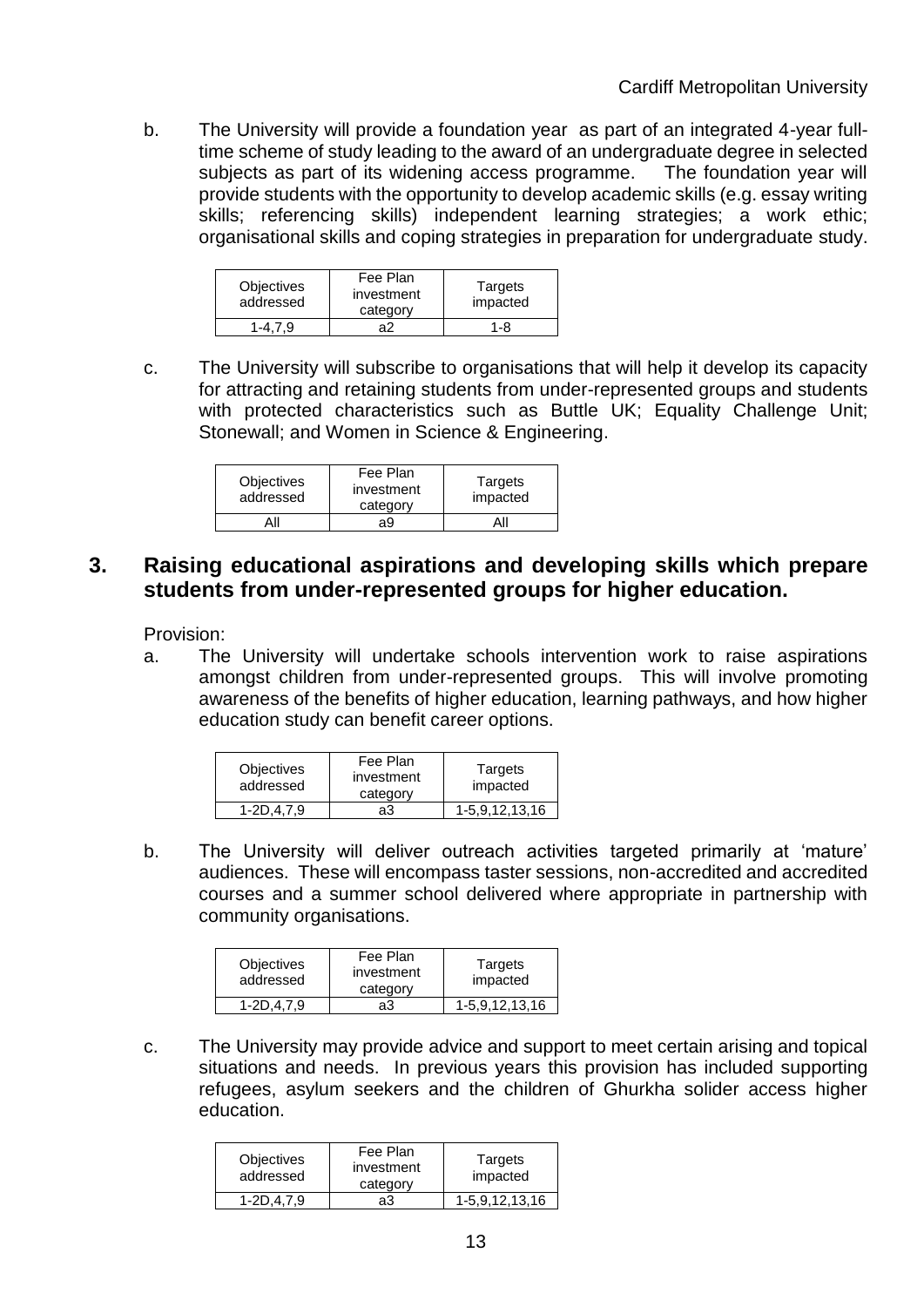## **4. Supporting and increasing student retention and completion particularly those from low participation neighbourhoods, looked after children, care-leavers and carers.**

Provision:

a. The University will provide students with high-quality personal tutorial support to facilitate a personalised approach to their learning. This will be premised on all students being allocated a named personal tutor within the first month of commencing their programme at the University, and scheduled tutorial meetings taking place once per term (as a minimum), with a record of these meetings being kept. The University will develop its approach to personal tutorial support in-line with best practice, taking due account of Cardiff Met Student Union input and emerging UK-wide developments. Regular and effective engagement with a personal tutor can enhance the likelihood of successful completion, and help students from low participation neighbourhoods and particularly those with little family support to navigate critical and transitional phases of their university experience.

| <b>Objectives</b><br>addressed | Fee Plan<br>investment<br>category | Targets<br>impacted |
|--------------------------------|------------------------------------|---------------------|
| 3.3A.3B                        | а4                                 | 6.7.8               |

- b. The University will undertake a Student Engagement Programme with objectives of improving student retention, enhancing student attainment, maximising the opportunity for students to achieve their potential through supporting them to engage more actively in learning and other activities, and improving student retention. The work will encompass:
	- Enhancing the quality and timeliness of the processing of student retention data.
	- Reviewing the effectiveness of existing student retention activities.
	- Establishing and implementing a Cardiff Met Student Engagement Policy (which may include an attendance monitoring aspect).
	- Establishing and facilitating mechanisms for capturing robust student attendance data.
	- Identification of high-risk students and more broadly, the empowerment of students through development of Learning Analytics.

These actions are particularly relevant to students from under-represented groups and disadvantaged background can have a higher propensity to drop-out or under perform.

| <b>Objectives</b><br>addressed | Fee Plan<br>investment<br>category | Targets<br>impacted |
|--------------------------------|------------------------------------|---------------------|
| 3.3A.3B                        | а4                                 |                     |

c. The University will provide financial assistance to support vulnerable students who experience financial hardship through its Financial Hardship Scheme, the operation and advertising of which will be undertaken in conjunction with the Cardiff Met Student Union. The University commits to providing scheme which,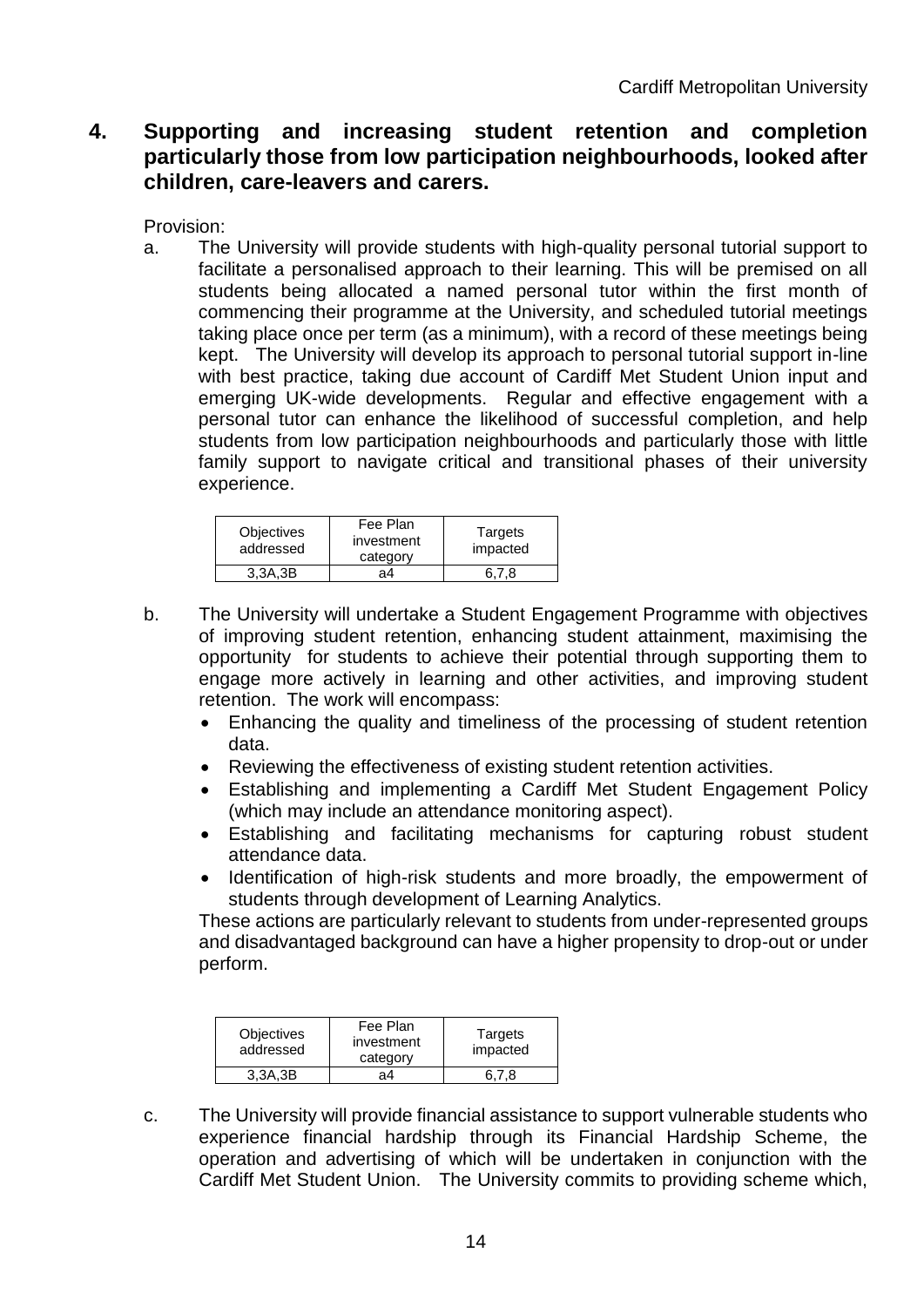as a minimum, is of equivalent value to the funds withdrawn by the Welsh Government.

| Objectives<br>addressed | Fee Plan<br>investment<br>category | Targets<br>impacted |
|-------------------------|------------------------------------|---------------------|
| 3.3A.3B                 | ล4                                 |                     |

d. The University may provide advice, information and support to meet certain arising and topical needs. In previous years the University has provided advice to prepare care leavers and people on the autistic spectrum for the challenges of higher education.

| <b>Objectives</b><br>addressed | Fee Plan<br>investment<br>category | Targets<br>impacted |
|--------------------------------|------------------------------------|---------------------|
| 3.3A.3B                        | а4                                 |                     |

### **5. Improving the experience of higher education of students from underrepresented groups - including activities to promote an international experience.**

Provision:

a. The University will operate a scholarship scheme to facilitate students from underrepresented groups participating in outward student mobility opportunities.

| <b>Objectives</b><br>addressed | Fee Plan<br>investment<br>category | Targets<br>impacted |
|--------------------------------|------------------------------------|---------------------|
|                                | а5                                 | 10 11               |

b. The University will support students in accessing programmes designed to help disadvantaged students, participate in internship and scholarship opportunities, and gain awards.

| <b>Objectives</b><br>addressed | Fee Plan<br>investment<br>category | Targets<br>impacted |
|--------------------------------|------------------------------------|---------------------|
| 5 6 8                          | ล5                                 | 10 11               |

c. The University will provide Cardiff Met Student Union with funding to support the quality and scope of its clubs/societies, events and social and recreational activities that enhance the quality of student experience and which help create a positive, supportive and rounded environment, thereby facilitating retention and successful completion particular amongst students from under-represented groups.

| Objectives<br>addressed | Fee Plan<br>investment<br>category | Targets<br>impacted |
|-------------------------|------------------------------------|---------------------|
| 5.6                     | a5                                 |                     |

d. The University will provide training for staff to enable them to prepare for and respond to the needs of an increasingly diverse student population.

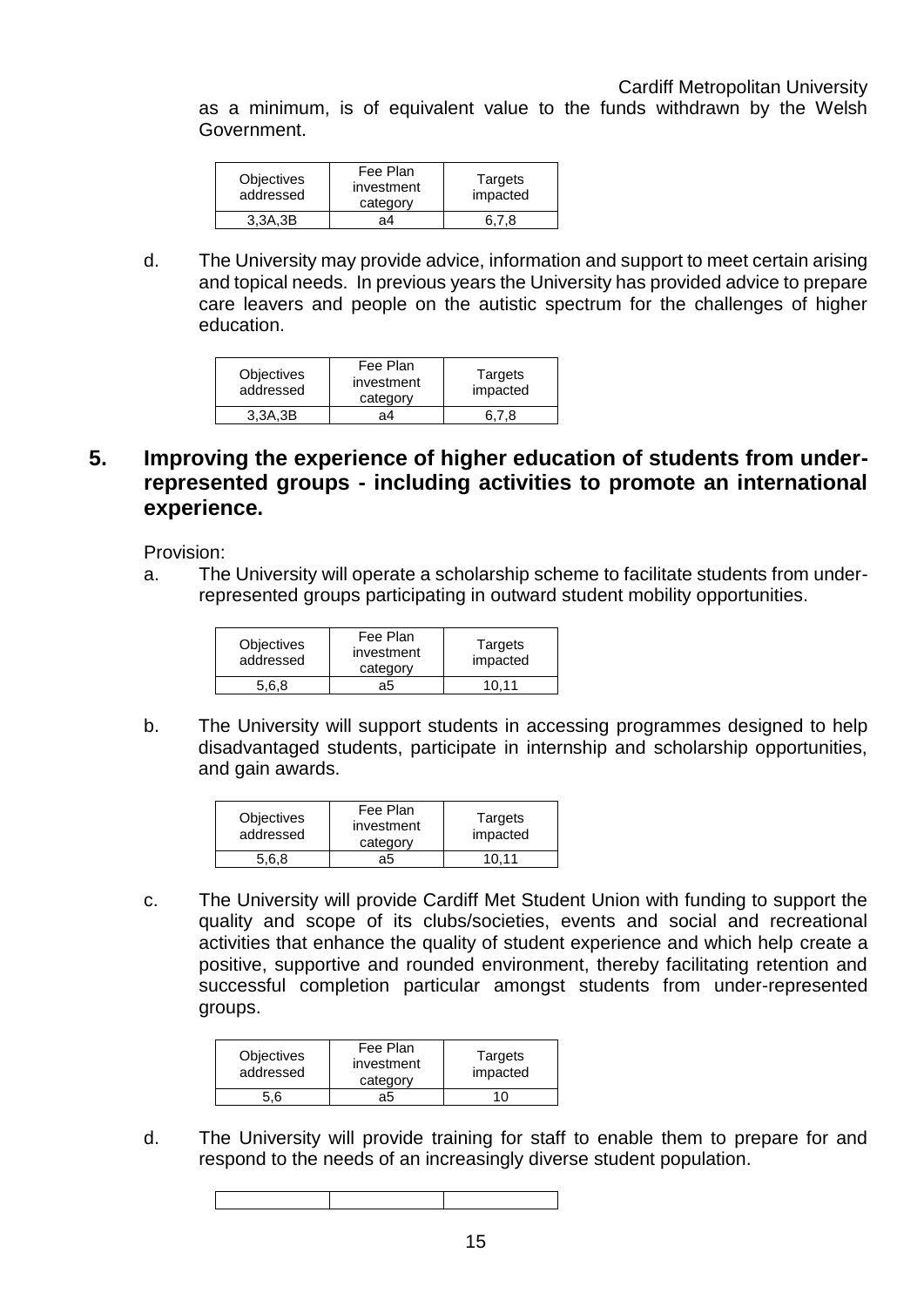| <b>Objectives</b><br>addressed | Fee Plan<br>investment<br>category | Targets<br>impacted |
|--------------------------------|------------------------------------|---------------------|
| 3,3A,3B,5                      | а5                                 | 6.7.8.10            |

e. The University will meet the costs of graduation ceremonies.

| <b>Objectives</b><br>addressed | Fee Plan<br>investment<br>category | Targets<br>impacted |
|--------------------------------|------------------------------------|---------------------|
| 1-21-2D.4.7.9                  | а5                                 | 1-5,9,12,13,16      |

## **6. Providing effective information to students from under-represented groups before and during their courses.**

Provision:

a. The University will provide transparent and accessible information to prospective students about the content and organisation of courses, the availability of supporting services (including financial assistance), and the costs of study (including the aggregate amount of fees to be charged for the completion of the course). This will be achieved through a variety of mechanisms including: school visits recruitment fairs; open days; printed and on-line prospectuses and associated publications, and applicant advisory services. Visit days in low participation neighbourhoods will include specific and focused student finance sessions providing information on the support available and tuition fees.

| <b>Objectives</b><br>addressed | Fee Plan<br>investment<br>category | Targets<br>impacted |
|--------------------------------|------------------------------------|---------------------|
| $1 - 2D.4.7.9$                 | ิ า6                               | 1-5,9,12,13,16      |

b. The University will provide transparent and accessible information to enrolled students. This will be achieved through a variety of mechanisms including: a Week One Welcome/Induction programme when students at the point students start at University; the student portal; information screens across campuses; the i-Zone (a 'one stop shop' for information and queries on all aspects of the University); the personal tutoring system. Information will be tailored to individual needs and will encompass services that may be of particular relevance to students from under-represented groups such as advice/support that may be obtained through the University's Student Support Services including advice on budgeting and/or access financial assistance. The University will work in conjunction with the Cardiff Met Student Union in advertising and signposting students to the services that are appropriate to their needs, and designing the operation of the University's Student Hardship Fund.

| <b>Objectives</b><br>addressed | Fee Plan<br>investment<br>category | Targets<br>impacted |
|--------------------------------|------------------------------------|---------------------|
| 3.3A.3B                        | а6                                 | ิ 8. 1 N            |

## **7. Providing high-quality academic and welfare support to students from under-represented groups.**

Provision: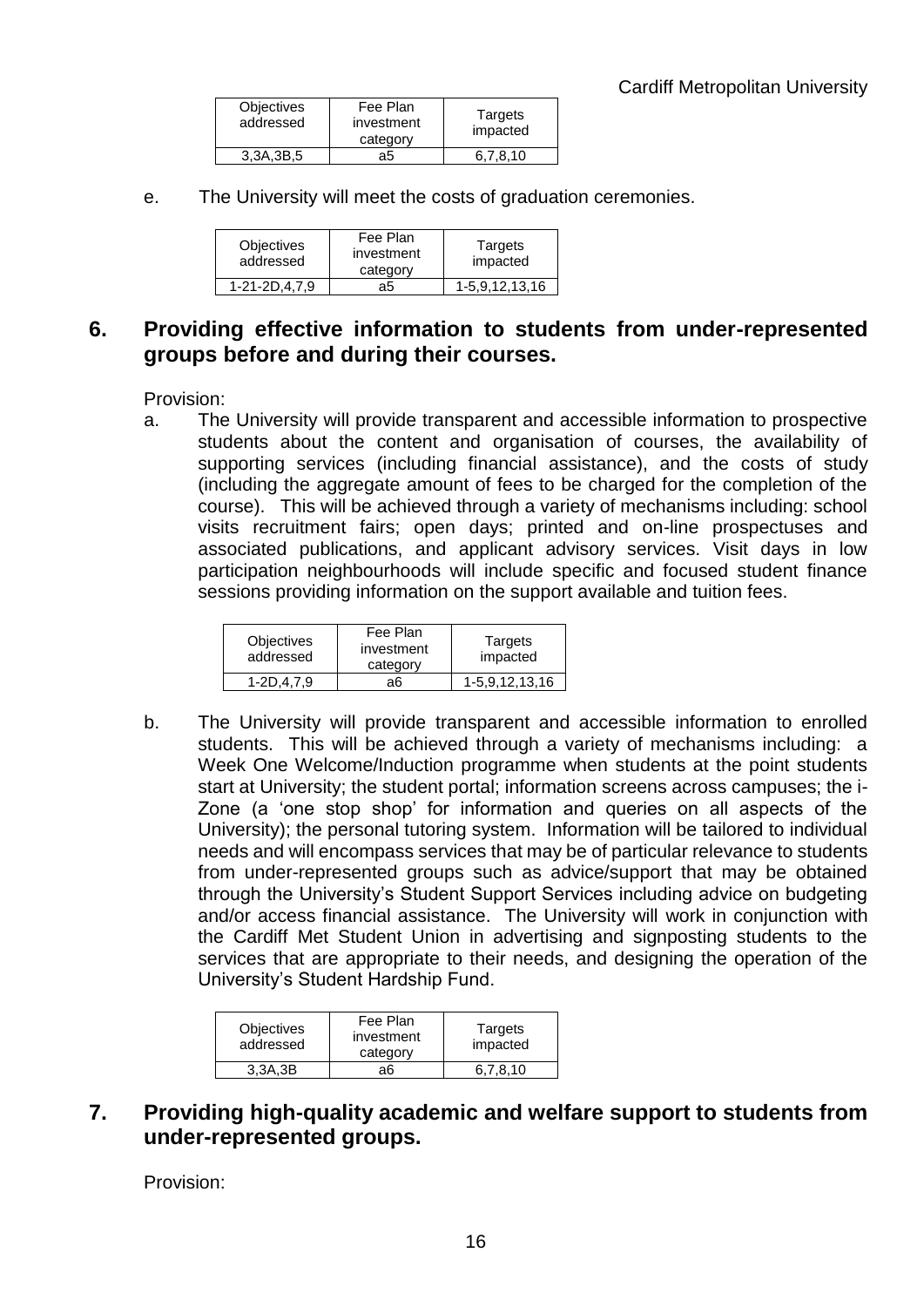a. The University will operate an iZone on each of its campuses in Cardiff to provide students with high quality and consistent service for answering queries, dealing with routine transactions and gaining access to academic and welfare services.

| <b>Objectives</b><br>addressed | Fee Plan<br>investment<br>category | Targets<br>impacted |
|--------------------------------|------------------------------------|---------------------|
| 3.3A.3B                        | a7                                 | 6 7 8               |

b. The University will provide a range of responsive range of welfare support services to students. Individually tailored and flexible delivered services (including 'out of hours'/critical response capability) can be particularly effective in support students from under-represented groups especially those who do not have stable or effective family or other types of external support. Welfare support services will encompass counselling and mental health mentoring, services for disabled students, services for care leavers and looked after children, student health services, financial advice, and the chaplaincy. These services will take account of appropriate Welsh Government initiatives such as its strategy *Together for Mental Health.*

| <b>Objectives</b><br>addressed | Fee Plan<br>investment<br>category | Targets<br>impacted |
|--------------------------------|------------------------------------|---------------------|
| 3.3A.3B                        | аī                                 |                     |

c. The University will implement measures to combat the risk of radicalisation amongst vulnerable and other students in response to the UK Government's Prevent agenda. The University's approach will be premised on student protection rather than policing.

| <b>Objectives</b><br>addressed | Fee Plan<br>investment<br>category | Targets<br>impacted |
|--------------------------------|------------------------------------|---------------------|
| 3.3A.3B                        |                                    |                     |

d. The University will take appropriate account of proposed changes made by the UK and Welsh governments to Disabled Students' Allowances (DSA), replacing any reduction of government funding from its own resources where reasonable and affordable.

| Objectives<br>addressed | Fee Plan<br>investment<br>category | Targets<br>impacted |
|-------------------------|------------------------------------|---------------------|
| 3.3A.3B                 | $\mathbf{a}^{\prime}$              |                     |

e. The University will provide mental health and other appropriate training for staff who do not work directly in support services to better respond to the needs of an increasing diverse student population.

| <b>Objectives</b><br>addressed | Fee Plan<br>investment<br>category | Targets<br>impacted |
|--------------------------------|------------------------------------|---------------------|
| 3.3A.3B                        | a                                  |                     |

f. The University will provide the Cardiff Met Student Union with funding to support its advisory and welfare services.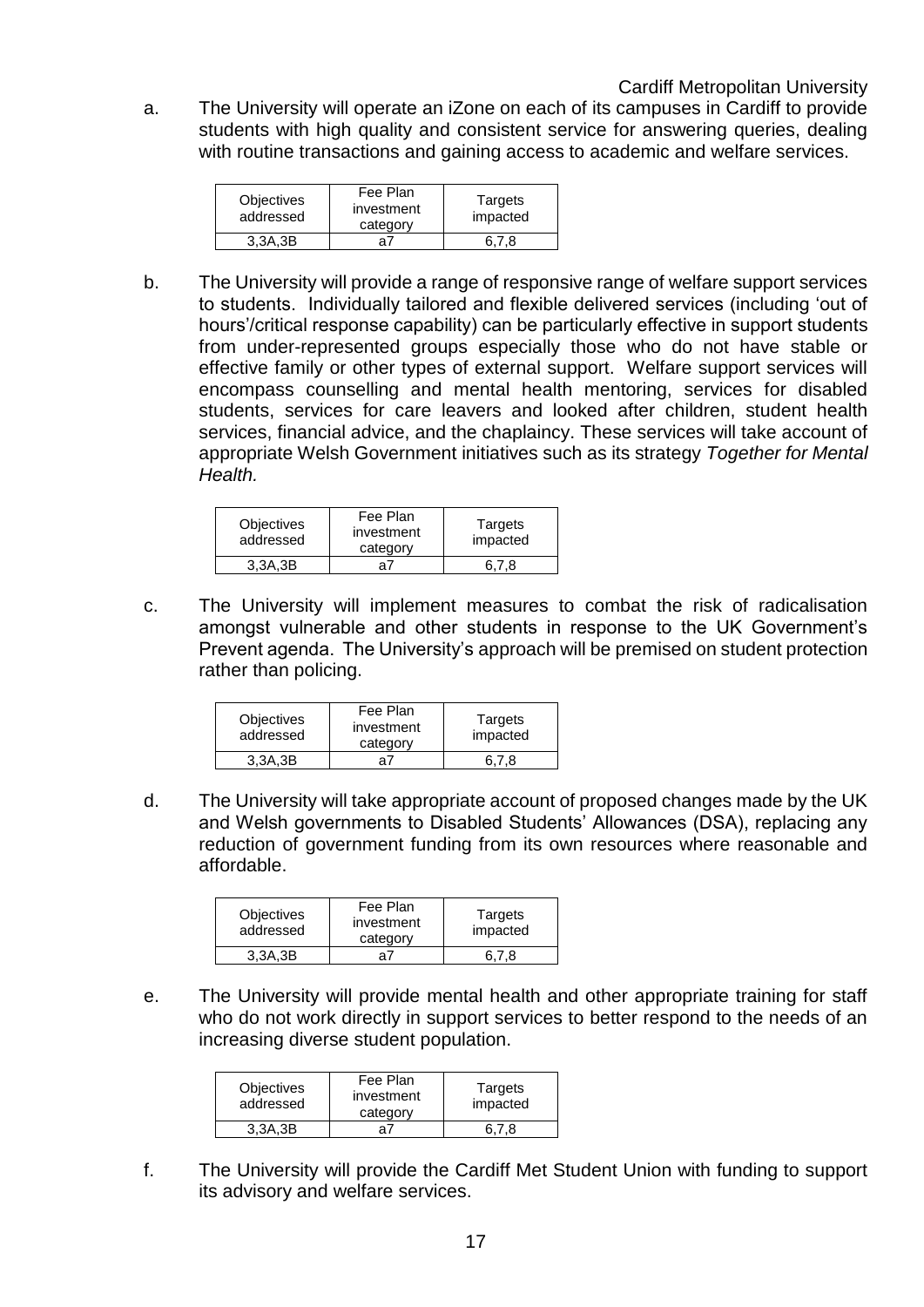| <b>Objectives</b><br>addressed | Fee Plan<br>investment<br>category | Targets<br>impacted |
|--------------------------------|------------------------------------|---------------------|
| 3.3A.3B                        |                                    |                     |

## **8. Supporting students from under-represented groups to progress to employment or further study**.

Provision:

a. The University will provide and develop academic provision that supports flexible learning and which has flexible entry and exit points thereby enhancing the opportunity for students to learn at their own pace and balance family, work and other commitments. Flexible delivery can be particularly effective in supporting effective in supporting students from under-presented group progressing to employment or further study.

| <b>Objectives</b><br>addressed | Fee Plan<br>investment<br>category | Targets<br>impacted |
|--------------------------------|------------------------------------|---------------------|
|                                | a8                                 |                     |

b. The University will provide students with access to careers preparation and support through one-to-one sessions with a careers advisor. Support sessions that are tailored for the individually student can be particularly effective in supporting students from under-presented group progressing to employment or further study.

| <b>Objectives</b><br>addressed | Fee Plan<br>investment<br>category | Targets<br>impacted |
|--------------------------------|------------------------------------|---------------------|
|                                | 98                                 |                     |

c. The University will provide academic skills advice and resources to promote graduate skills, attributes and behaviour. This support can be particularly beneficial in enhancing the employment prospects of students who come from background or families where there has been no or limited experience of higher education.

| <b>Objectives</b><br>addressed | Fee Plan<br>investment<br>category | Targets<br>impacted |
|--------------------------------|------------------------------------|---------------------|
|                                | a8                                 |                     |

d. The University will provide academic provision through the medium of Welsh in areas in which the University is already strong and those in which there is a particular demand from employers for graduates with Welsh language skills and/or from students.

| <b>Objectives</b><br>addressed | Fee Plan<br>investment<br>category | Targets<br>impacted |
|--------------------------------|------------------------------------|---------------------|
|                                | э8                                 | 11.12.13            |

**9. Other measures to support groups under-represented in higher education such as fee and access plan effectiveness evaluation.**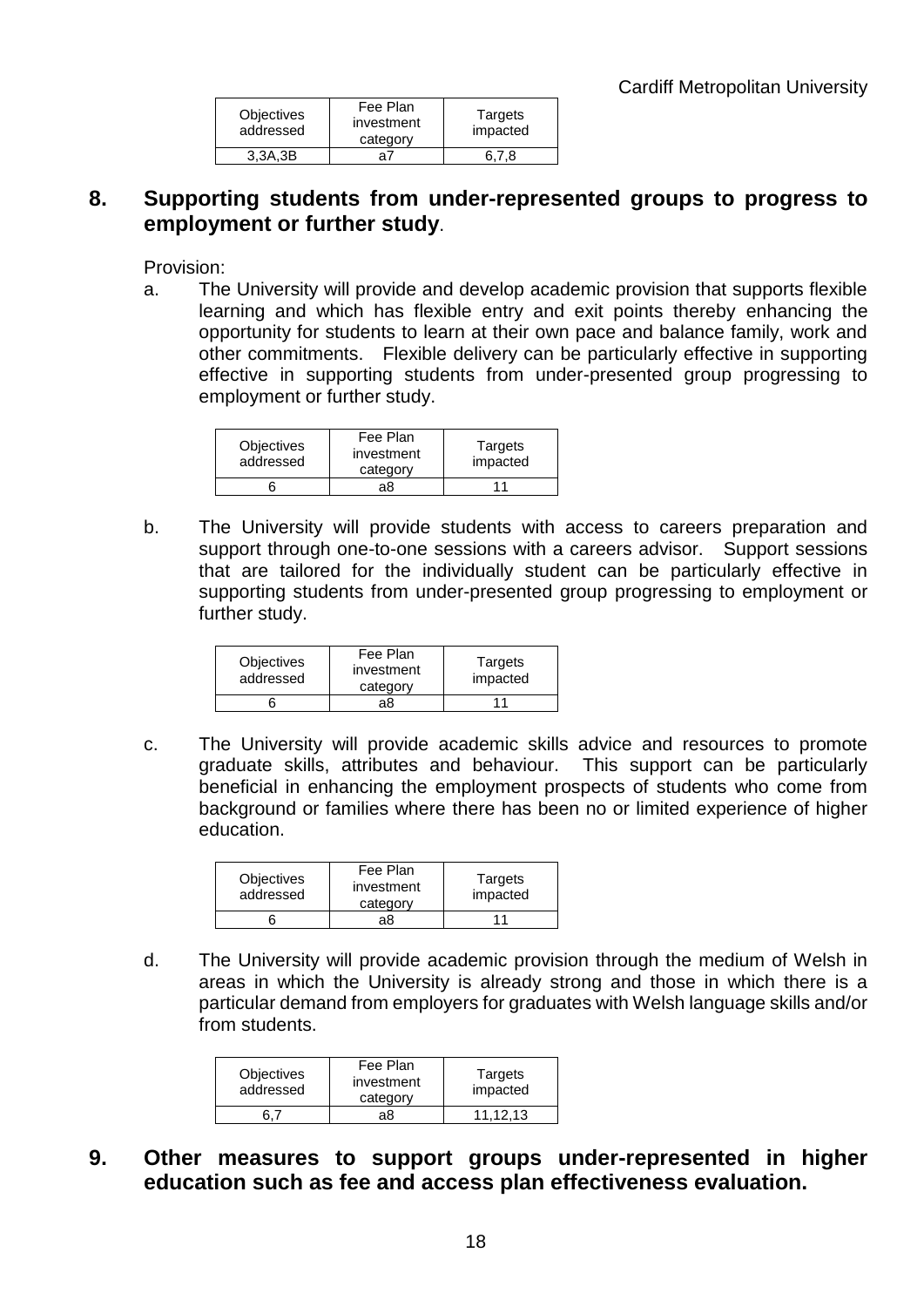Provision:

a. The University will monitor compliance with the provision of the Fee & Access Plan and progress in achieving the objectives set out within in through governance, management, planning and business intelligence processes and systems.

| <b>Objectives</b><br>addressed | Fee Plan<br>investment<br>category | Targets<br>impacted |
|--------------------------------|------------------------------------|---------------------|
|                                | a9                                 | All                 |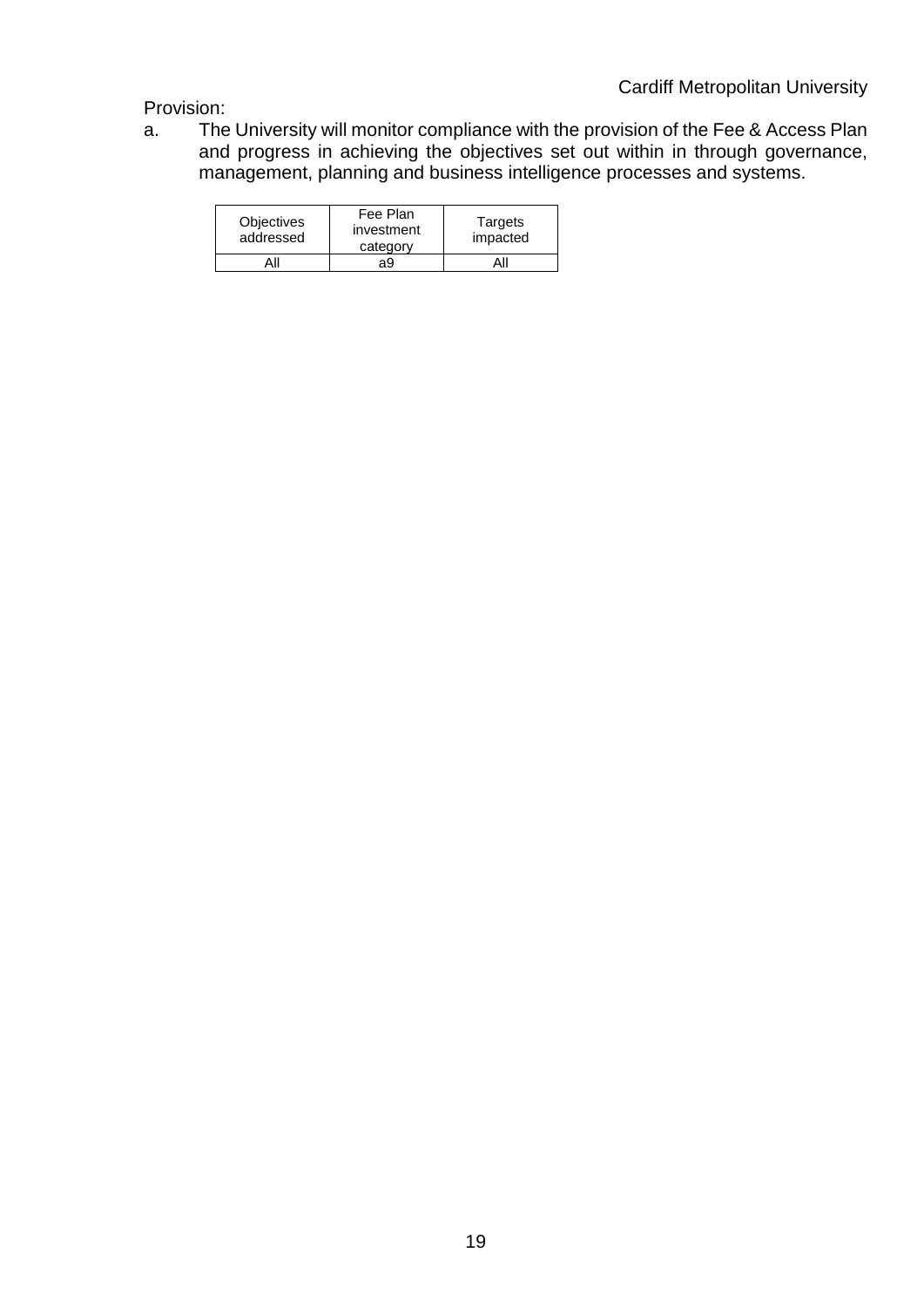## **PROMOTION OF HIGHER EDUCATION MEASURES**

The paragraphs in this section describe activities that support a range of stakeholders including groups that are under-represented groups in higher education. It is indicated where activity is fully funded from sources of other income (i.e. not from Fee and Access Plan investment).

#### **1. More effective engagement with private, public or voluntary bodies and communities in Wales.**

Provision:

a. The University will deliver and facilitate public lectures, exhibitions and events as part of its civic and community engagement.

| <b>Objectives</b><br>addressed | Fee Plan<br>investment<br>category | Targets<br>impacted |
|--------------------------------|------------------------------------|---------------------|
| $1 - 2D.4.7.9$                 | h1                                 | 1-5.9.12.13.16      |

b. The University will support student and staff volunteering as part of its civic and community engagement.

| <b>Objectives</b><br>addressed | Fee Plan<br>investment<br>category | Targets<br>impacted |
|--------------------------------|------------------------------------|---------------------|
|                                |                                    |                     |

c. The University will work in partnership with further education colleges and universities in the Cardiff-city region to improve access to learning, widening access, and working with employers to meet identified regional skills-gaps. First Campus activity is funded from other sources.

| <b>Objectives</b><br>addressed | Fee Plan<br>investment<br>category | Targets<br>impacted |
|--------------------------------|------------------------------------|---------------------|
| 1-2D, 4, 6, 7, 9               | h1                                 | 1-5,9,11-13,16      |

d. The University will work in partnership with Cardiff City Council to enhance community-student relations.

| <b>Objectives</b><br>addressed | Fee Plan<br>investment<br>category | Targets<br>impacted |
|--------------------------------|------------------------------------|---------------------|
| $1 - 2D.4.6 - 9$               | h1                                 | 1-5,9,11-14,16      |

e. The University will provide defined community access to its sports and library facilities.

| <b>Objectives</b><br>addressed | Fee Plan<br>investment<br>category | Targets<br>impacted |
|--------------------------------|------------------------------------|---------------------|
| $1-2D.4.7.9$                   |                                    | 1-5.9.12.13.16      |

f. The University will support the development of community-based sport through its delivery of Sport Development for Cardiff City Council, using this to strengthen its relationship with the city's primary and secondary schools, support student work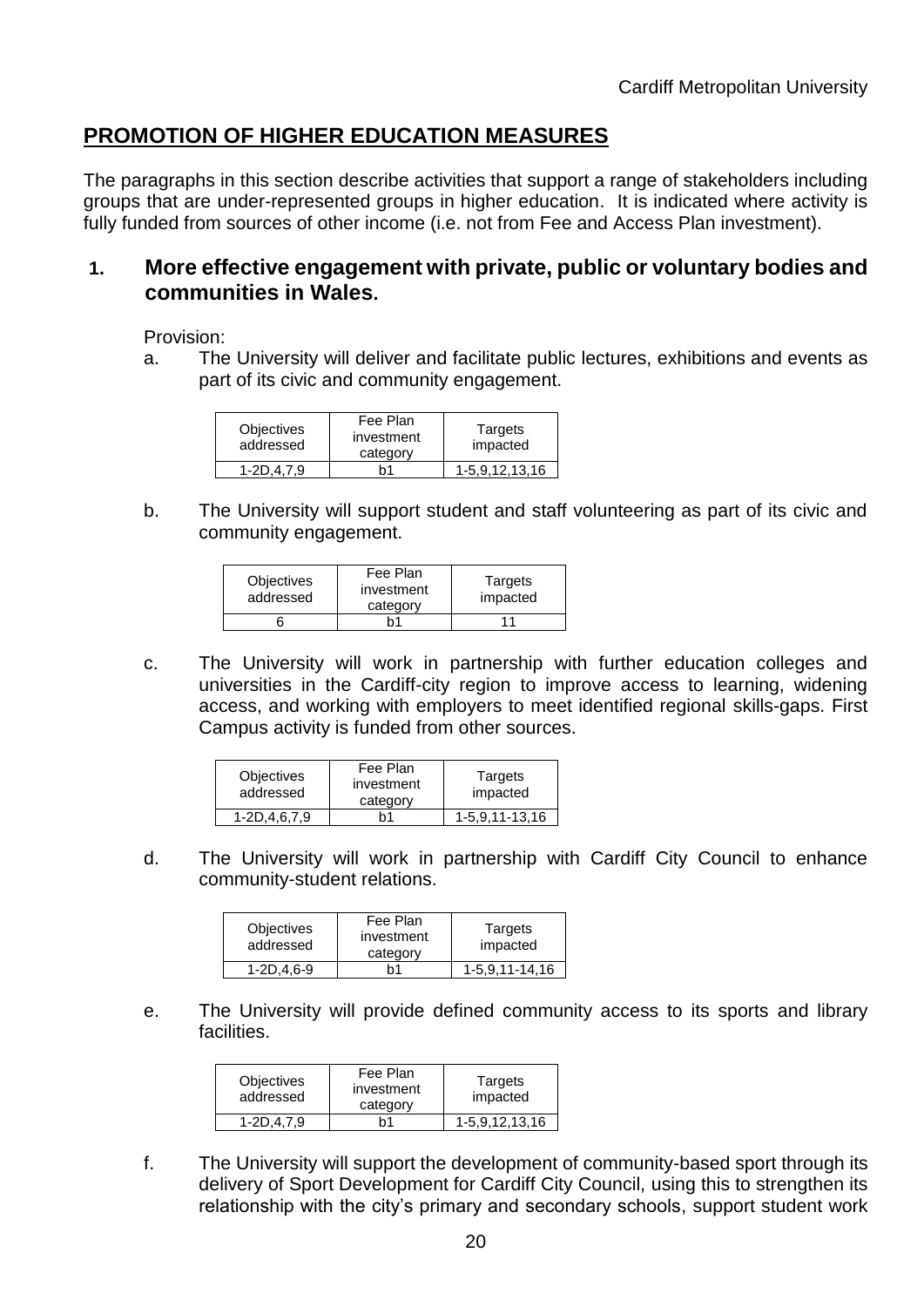placements and volunteering opportunities and address disability, gender and disadvantaged groups through increased sports participation.

| <b>Objectives</b><br>addressed | Fee Plan<br>investment<br>category | Targets<br>impacted |
|--------------------------------|------------------------------------|---------------------|
| $1 - 2D.4.7.9$                 |                                    | 1-5.9.12.13.16      |

g. The University will provide philanthropic support to local community-based organisations.

| <b>Objectives</b><br>addressed | Fee Plan<br>investment<br>category | Targets<br>impacted |
|--------------------------------|------------------------------------|---------------------|
| 1-2D.4.7.9                     | 'n1                                | 1-5,9,12,13,16      |

### **2. Investments in improving the quality of learning and teaching, with reference to the quality of the student experience.**

Provision:

a. The University will invest in the development of infrastructure, facilities, systems and pedagogic practice that support technology enhanced learning encompassing but not limited to: expanding the availability of on-line learning resources; piloting and extending the use of web-based technologies in formative and diagnostic assessment; developing approaches to support on-line submission of student assignments; and providing tailored staff development to support the use of technology. Where appropriate, the University will undertake developmental work in conjunction with external agencies such as Jisc and partner with other universities to facilitate the sharing of knowledge across the sector.

| <b>Objectives</b><br>addressed | Fee Plan<br>investment<br>category | Targets<br>impacted |
|--------------------------------|------------------------------------|---------------------|
|                                |                                    | ш                   |

b. The University will invest in enhancing the accessibility of resources available through Learning Centres, renewing library stock, and improving the availability of on-line journals.

| <b>Objectives</b><br>addressed | Fee Plan<br>investment<br>category | Targets<br>impacted |
|--------------------------------|------------------------------------|---------------------|
|                                |                                    | ו ו                 |

c. The University will invest in staff development, including for academic staff: a continuing professional development scheme aligned with the UK Professional Standards Scheme; supporting staff attain Higher Education Academy recognition; providing a Postgraduate Certificate in Higher Education; participation in the National Teaching Fellowship Scheme; operating a Staff Peer Learning & Development Scheme; awarding Student-led Fellowships.

| <b>Objectives</b><br>addressed | Fee Plan<br>investment<br>category | Targets<br>impacted |
|--------------------------------|------------------------------------|---------------------|
|                                |                                    | ''                  |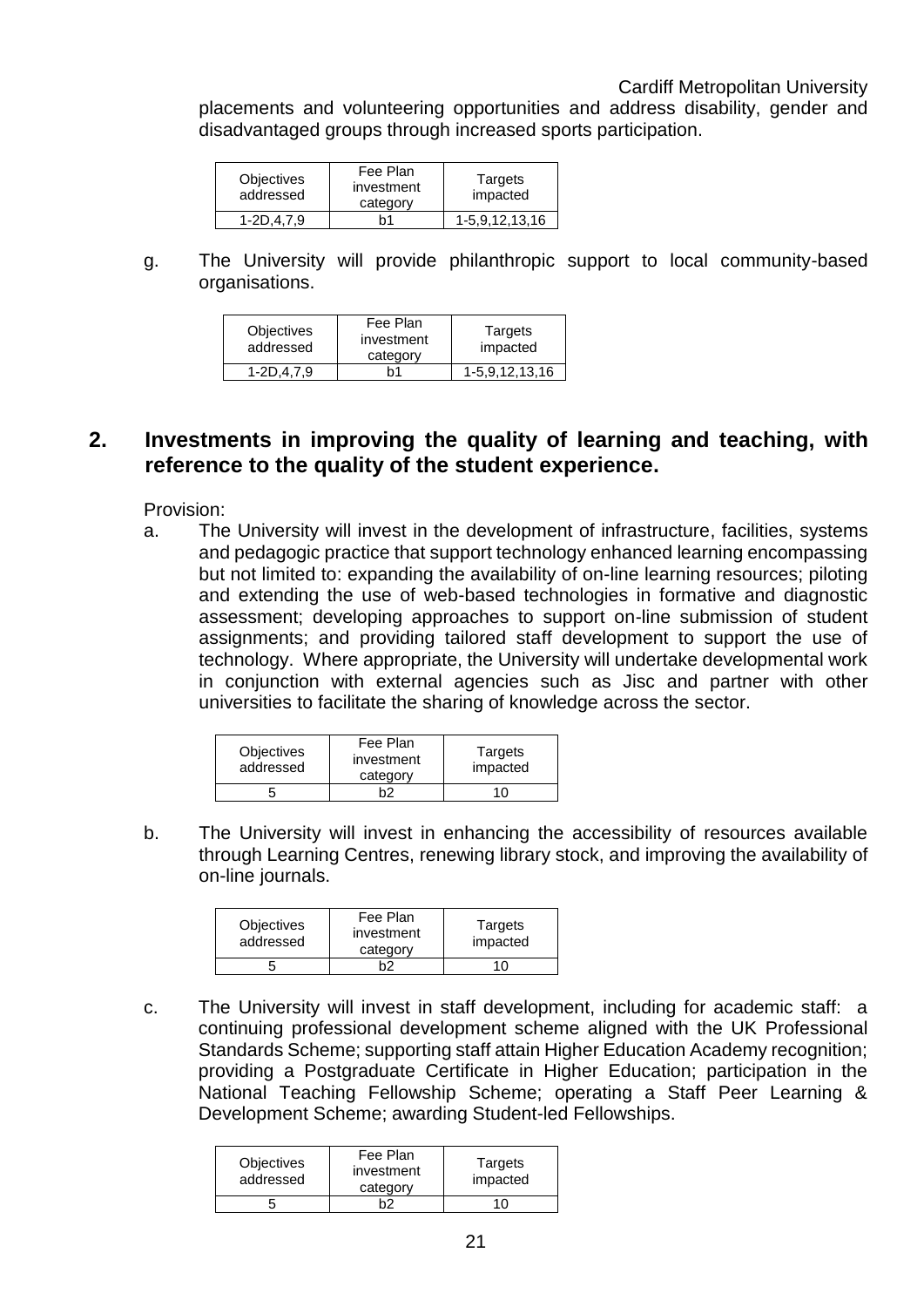d. The University will invest in the development of learner analytics in order to be in a position in the future to provide students with greater access to information about their learning and an enhanced ability to navigate and plan their learning experience.

| <b>Objectives</b><br>addressed | Fee Plan<br>investment<br>category | Targets<br>impacted |
|--------------------------------|------------------------------------|---------------------|
| 3.3A.3B.5                      | מה                                 | 67810               |

### **3. Activities which strengthen the employability of Welsh graduates.**

Provision:

a. The University will provide access to job opportunities, careers planning, events, resources and training/workshops for students and recent graduates.

| <b>Objectives</b><br>addressed | Fee Plan<br>investment<br>category | Targets<br>impacted |
|--------------------------------|------------------------------------|---------------------|
| 3.3A.3B                        | h3                                 |                     |

b. The University will use institutional-wide approaches to manage the delivery and development of work and training placements within identified programmes.

| <b>Objectives</b><br>addressed | Fee Plan<br>investment<br>category | Targets<br>impacted |
|--------------------------------|------------------------------------|---------------------|
| 3.3A.3B                        | hЗ                                 |                     |

c. The University will develop and implement institutional-wide approaches to the recording of curricula and non-curricula student activity such as the Personal Development Planning and the Higher Education Achievement Record to enhance the ability of students to prepare for employment.

| <b>Objectives</b><br>addressed | Fee Plan<br>investment<br>category | Targets<br>impacted |
|--------------------------------|------------------------------------|---------------------|
| 3.3A.3B                        | ን3                                 |                     |

d. The University will further embed employability skills, aptitudes and experiences within curricula and programmes through annual and periodic review, where appropriate using stakeholder/employers in review and design processes.

| <b>Objectives</b><br>addressed | Fee Plan<br>investment<br>category | Targets<br>impacted |
|--------------------------------|------------------------------------|---------------------|
| 3,3A,3B                        | bЗ                                 |                     |

e. The University will provide accredited and non-accredited continuing professional development in response to employer and market needs.

| <b>Objectives</b><br>addressed | Fee Plan<br>investment<br>category | Targets<br>impacted |
|--------------------------------|------------------------------------|---------------------|
| 3.3A.3B                        | h3                                 | 6 7 8               |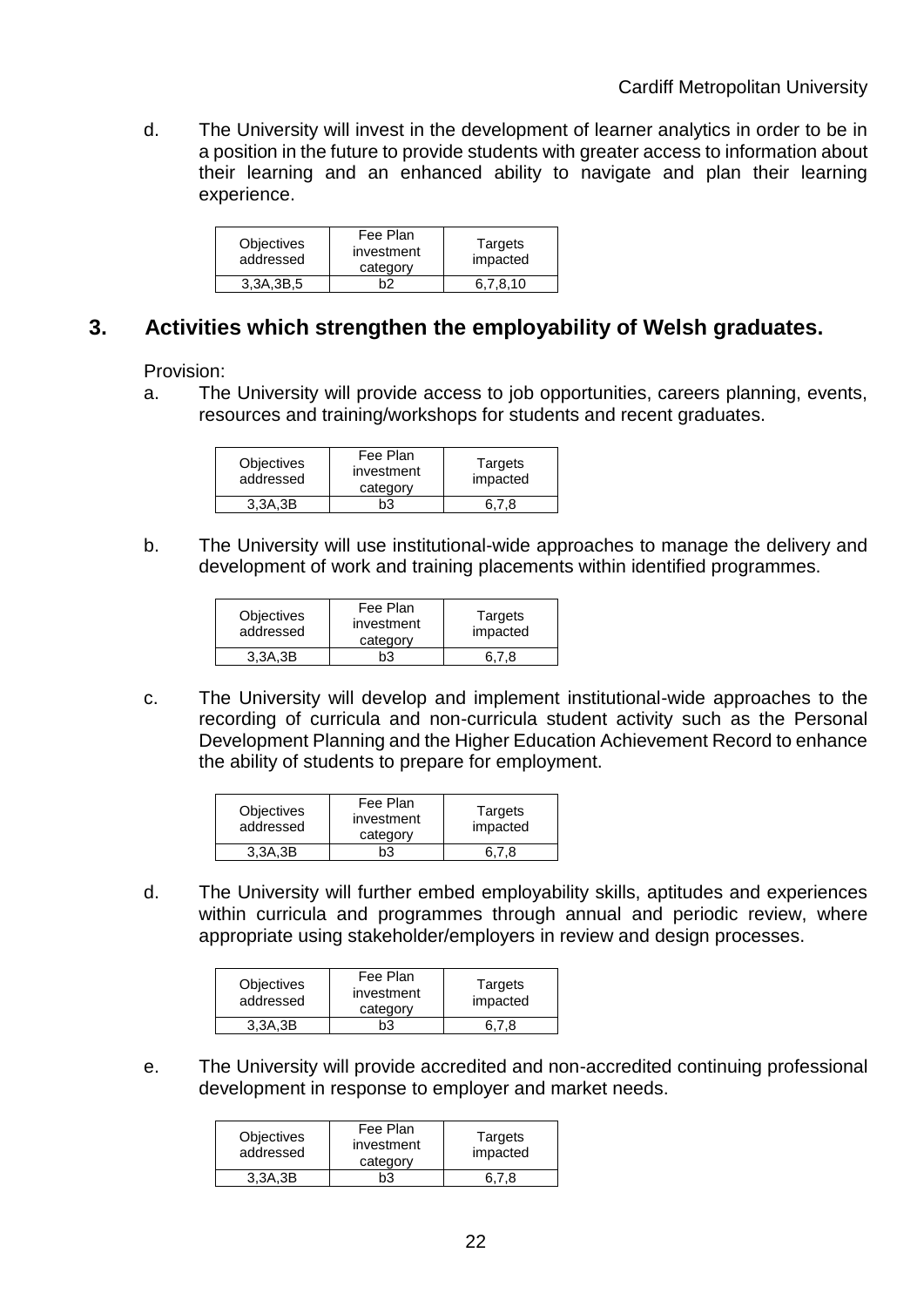f. The University will use its alumni network to provide mentoring and networking opportunities for student, guest lectures, work placements and graduate recruitment opportunities.

| <b>Objectives</b><br>addressed | Fee Plan<br>investment<br>category | Targets<br>impacted |
|--------------------------------|------------------------------------|---------------------|
| 3,3A,3B                        | bЗ                                 | 6.7.8               |

g. The University will support initiatives and mechanisms that raise awareness and develop entrepreneurship amongst students, including the operation of a Student Entrepreneurship Centre that provides students and graduates with the skills and know-how to develop and launch a business or social enterprise.

| <b>Objectives</b><br>addressed | Fee Plan<br>investment<br>category | Targets<br>impacted |
|--------------------------------|------------------------------------|---------------------|
| 3.3A.3B                        | h3                                 |                     |

h. The University will provide the Cardiff Met Student Union with funding to support the quality and scope of activities that promote employability such as student volunteering and the operation of its Cardiff Met Award.

| <b>Objectives</b><br>addressed | Fee Plan<br>investment<br>category | Targets<br>impacted |
|--------------------------------|------------------------------------|---------------------|
| 3.3A.3B                        | bЗ                                 |                     |

#### **4. Actions which promote Welsh higher education more effectively internationally.**

Provision:

a. The University will invest in leadership roles within each of its academic Schools to accelerate the internationalisation of curricula and embedding of education for sustainable education and global citizenship within courses.

| Objectives<br>addressed | Fee Plan<br>investment<br>category | Targets<br>impacted |
|-------------------------|------------------------------------|---------------------|
| ຈ 8                     | h4                                 | 11.14.15            |

b. The University will deliver transnational education within a robust quality framework and with a limited range of partners, using the development of this activity to facilitate the internationalisation of the curriculum, staff and student exchanges, and income generation. This is funded from other sources (i.e. not Fee and Access Plan investment).

| <b>Objectives</b><br>addressed | Fee Plan<br>investment<br>category | Targets<br>impacted |
|--------------------------------|------------------------------------|---------------------|
| ነ.8                            | n/a                                | 11.14.15            |

c. The University will provide its transnational education students with access to the full range of its learning resources, including electronic library access, study skills support material and employability guidance. This is funded from other sources (i.e. not Fee and Access Plan investment).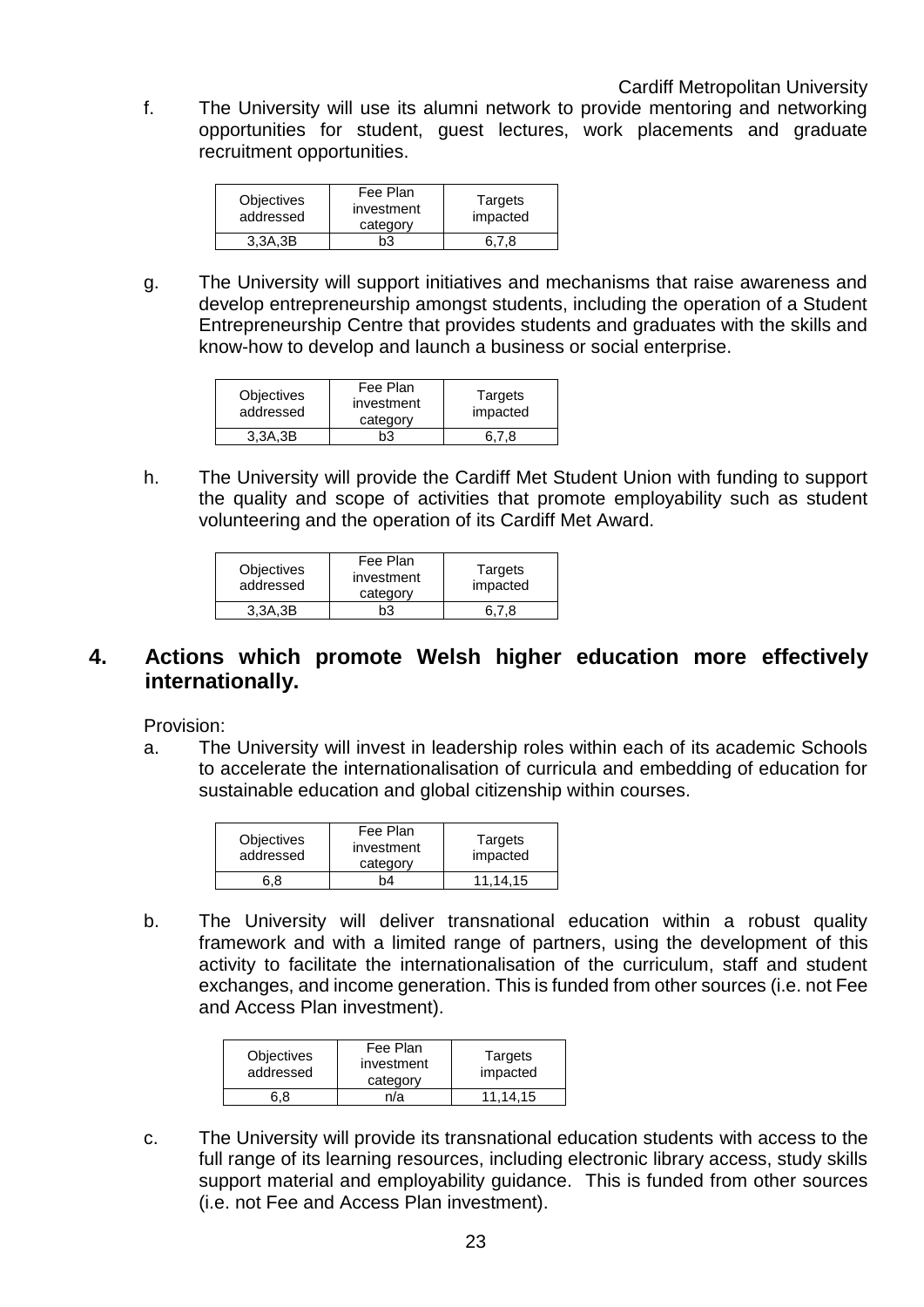| <b>Objectives</b><br>addressed | Fee Plan<br>investment<br>category | Targets<br>impacted |
|--------------------------------|------------------------------------|---------------------|
| ຈ.8                            | n/a                                | 11.14.15            |

d. The University will promote its provision and activities through its offices in China and India.

| <b>Objectives</b><br>addressed | Fee Plan<br>investment<br>category | Targets<br>impacted |
|--------------------------------|------------------------------------|---------------------|
|                                | hΔ                                 | 11.14.15            |

e. The University will develop and engage in EU-funded projects designed to foster better understanding between universities and facilitate the exchange of students, researchers and academic and administrative staff from EU countries and the Middle-East. This is funded from other sources (i.e. not Fee and Access Plan investment).

| <b>Objectives</b><br>addressed | Fee Plan<br>investment<br>category | Targets<br>impacted |
|--------------------------------|------------------------------------|---------------------|
|                                | n/a                                | 11.14.15            |

f. The University will provide appropriate resource to ensure continuing compliance with the licensing and regulatory procedures operated by UK Visa & Immigration (UKVI). This is funded from other sources (i.e. not Fee and Access Plan investment).

| <b>Objectives</b><br>addressed | Fee Plan<br>investment<br>category | Targets<br>impacted |
|--------------------------------|------------------------------------|---------------------|
|                                | n/a                                | 11.14.15            |

## **5. Actions which improve delivery of sustainable higher education.**

Provision:

a. The University will invest in resources and mechanisms that support the retention of the 'Gold Level' Corporate Health Standard.

| <b>Objectives</b><br>addressed | Fee Plan<br>investment<br>category | Targets<br>impacted |
|--------------------------------|------------------------------------|---------------------|
|                                | ი5                                 | 10                  |

b. The University will invest in the enhancement of its academic, social, sport, recreational and residential facilities.

| <b>Objectives</b><br>addressed | Fee Plan<br>investment<br>category | Targets<br>impacted |
|--------------------------------|------------------------------------|---------------------|
| 3.3A.3B.5                      | b5                                 | $6 - 8.10$          |

d. The University will invest in resources and systems to enhance curriculum management, environmental management and space management.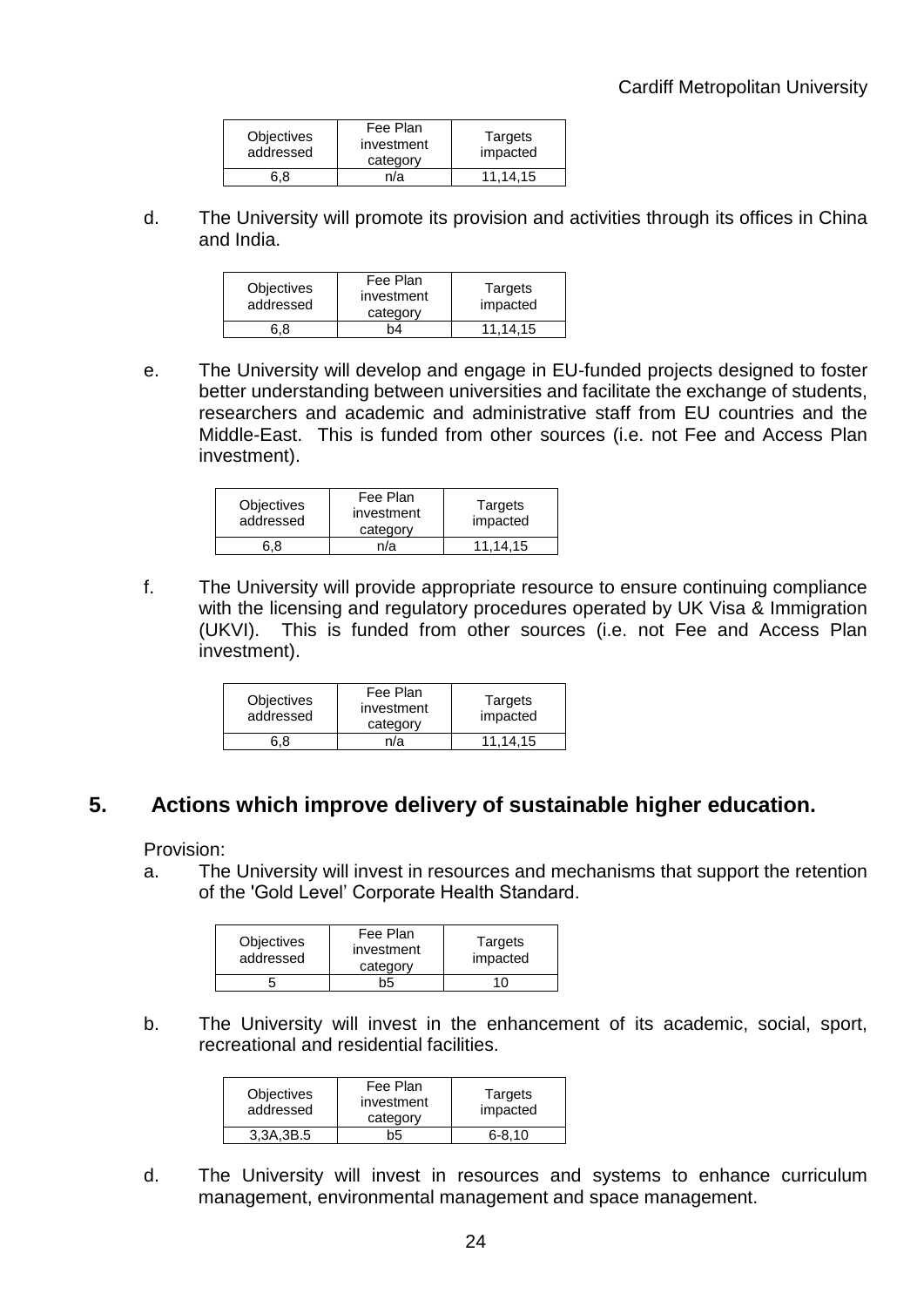| Objectives<br>addressed | Fee Plan<br>investment<br>category | Targets<br>impacted |
|-------------------------|------------------------------------|---------------------|
|                         | ን5                                 | 1 ( )               |

d. The University will use its Development & Alumni Relations function to attract inward investment and partnership working between the University and external organisations and individuals.

| <b>Objectives</b><br>addressed | Fee Plan<br>investment<br>category | Targets<br>impacted |
|--------------------------------|------------------------------------|---------------------|
| 5.8                            | ን5                                 | 10.14.15            |

## **6. Activities which raise awareness of higher education amongst potential learners.**

Provision:

a. The University will raise awareness of higher education and its activities to potential learning through a number of mechanisms including alumni relations, marketing activity, media relations, social media and its website.

| <b>Objectives</b><br>addressed | Fee Plan<br>investment<br>category | Targets<br>impacted |
|--------------------------------|------------------------------------|---------------------|
| 1-2D.4.7.9                     | b6                                 | 1-5,9,12,13,16      |

b. The University will subscribe to organisations that raise awareness of the benefits and impact of higher education including through the Conversation Trust (UK) Ltd.

| <b>Objectives</b><br>addressed | Fee Plan<br>investment<br>category | Targets<br>impacted |
|--------------------------------|------------------------------------|---------------------|
| 1-2D.4.7.9                     | ი6                                 | 1-5,9,12,13,16      |

### **7. Other measures to support the promotion of higher education such as fee and access plan effectiveness evaluation.**

Provision:

a. The University will monitor compliance with the provision of the Fee & Access Plan and progress in achieving the objectives set out within in through governance, management, planning and business intelligence processes and systems.

| <b>Objectives</b><br>addressed | Fee Plan<br>investment<br>category | Targets<br>impacted |
|--------------------------------|------------------------------------|---------------------|
|                                |                                    | AI                  |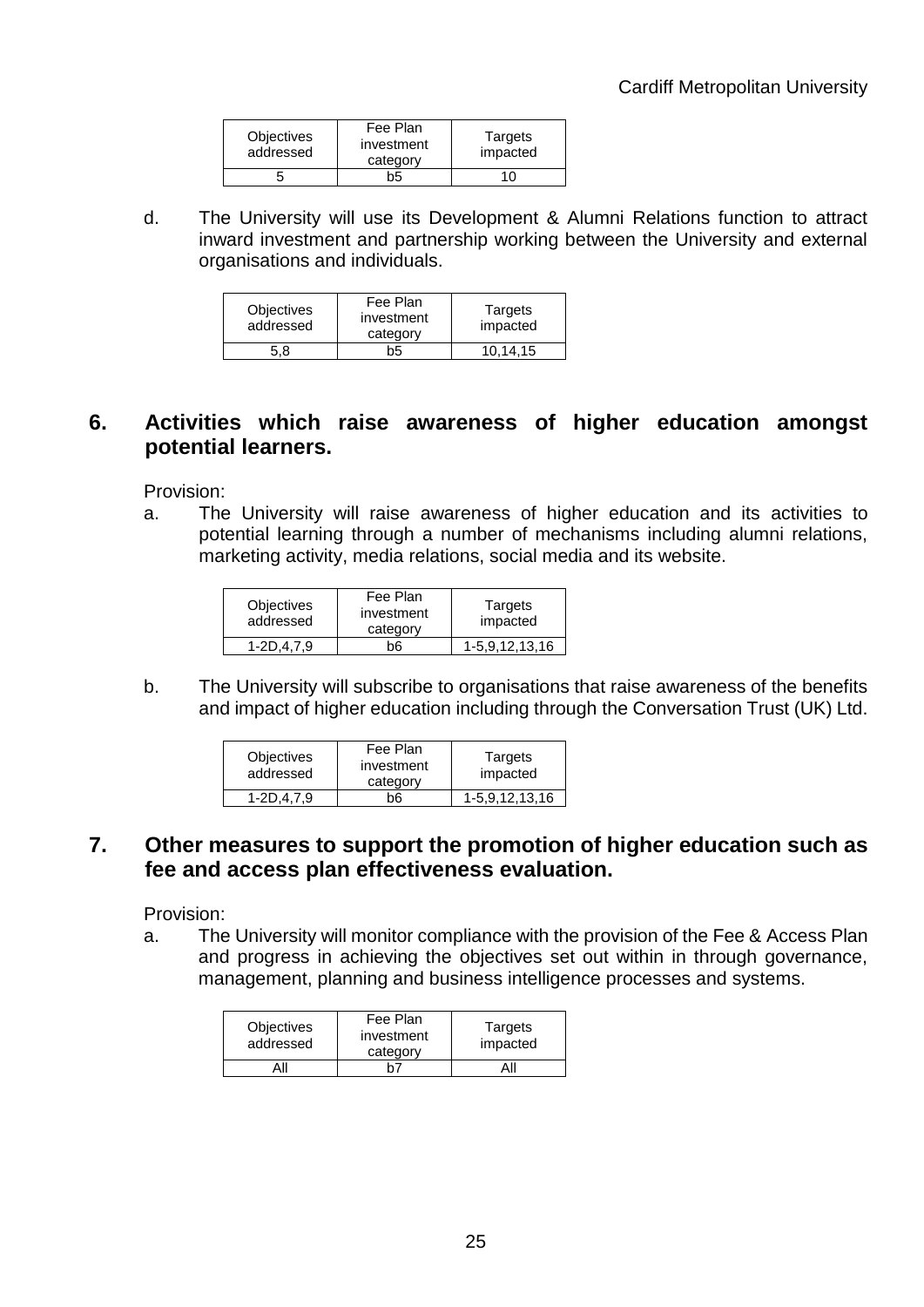## **Authorisation of 2017/18 fee and access plan application**

#### **Authorisation of the 2017/18 fee and access plan application for submission to HEFCW**

In authorising the fee and access plan application to be submitted to HEFCW, the governing body:

- i. confirms that the information provided in this 2017/18 fee and access plan application is accurate at the time of writing, and is based on verifiable data.
- ii. confirms that it is acceptable for HEFCW to use financial, quality and/or other information/data that it holds about a currently regulated applicant, regardless of whether the information/data was originally provided for purposes of regulation under the 2015 Act;
- iii. understands that HEFCW reserves the right to undertake a visit to the applicant to better understand eligibility related to the organisation and management of financial affairs, the data submitted on the fee and access plan and the quality of education provided on, or on behalf of, the applicant.
- iv. understands that it must provide HEFCW and/or HEFCW's agent, with information, assistance and access to its facilities and the facilities of other bodies providing higher education on its behalf.
- v. understands that HEFCW may carry out, or arrange for an agent to carry out, a review relating to the quality of education provided by, or on behalf of the applicant institution, and the governing body must take into account any advice given to it by HEFCW or the body appointed by HEFCW for this purpose.
- vi. confirms that all education provided by, or on its behalf, regardless of the level or location of the provision has been taken into account in the fee and access plan application.
- vii. confirms that the institution is at a low risk of failure on financial grounds over the medium to long term.
- viii. confirms that the accounts are audited each year by a registered auditor and that the registered auditor is not the same firm and/or individual that prepared the accounts.
- ix. understands that the institution must comply with Competition and Markets Authority (CMA) guidelines for higher education.